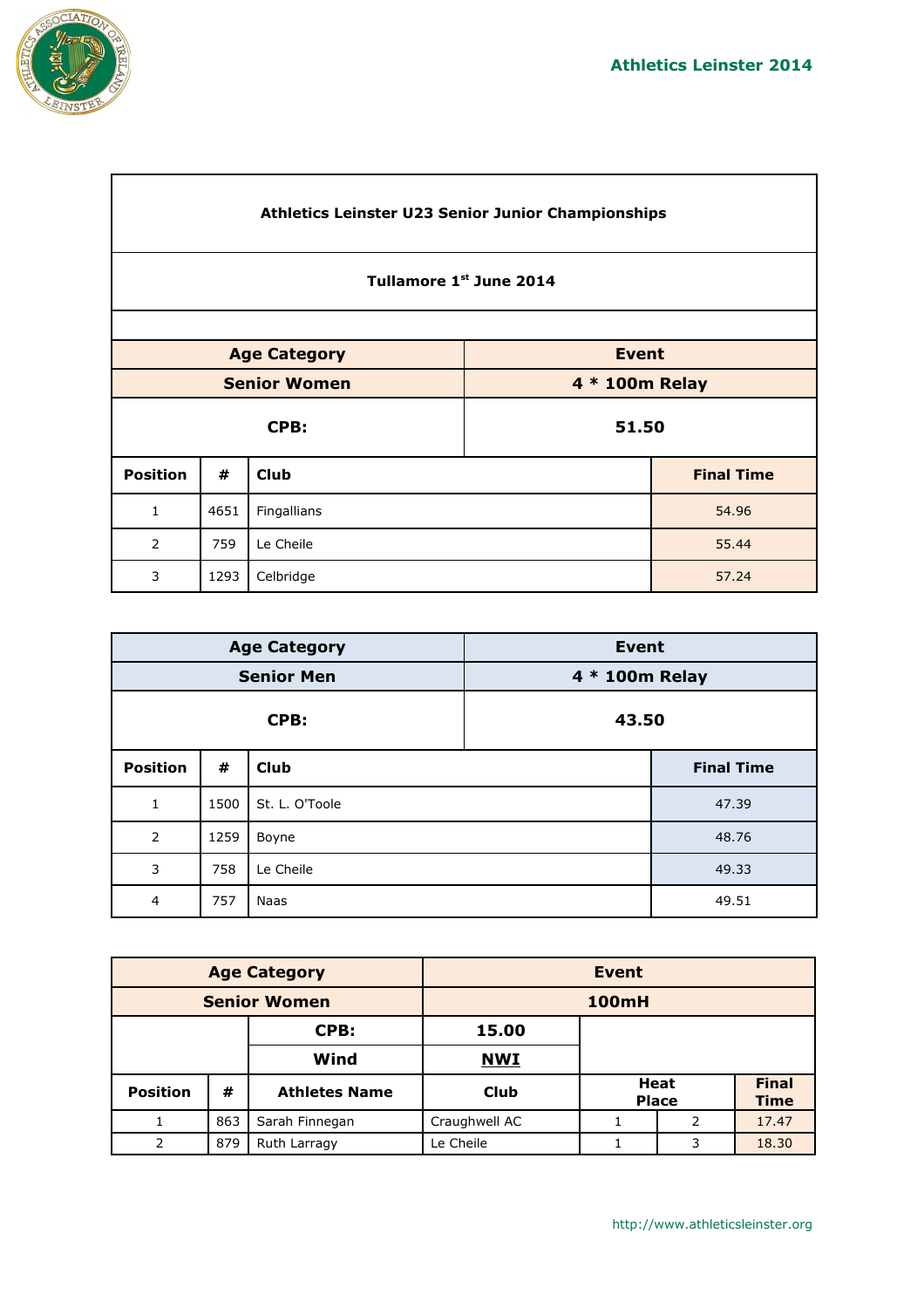

| <b>Age Category</b>     |      |                      | Event            |                             |  |                             |
|-------------------------|------|----------------------|------------------|-----------------------------|--|-----------------------------|
| <b>Master Women 055</b> |      |                      | <b>100mH</b>     |                             |  |                             |
| CPB:                    |      |                      | <b>No Record</b> |                             |  |                             |
|                         |      | Wind                 | <b>NWI</b>       |                             |  |                             |
| <b>Position</b>         | #    | <b>Athletes Name</b> | <b>Club</b>      | <b>Heat</b><br><b>Place</b> |  | <b>Final</b><br><b>Time</b> |
| <b>GUEST</b>            | 1026 | Mary Barrett         | Guest            | 14.98                       |  |                             |

| <b>Age Category</b> |      |                      |             | <b>Event</b>                |   |                      |  |
|---------------------|------|----------------------|-------------|-----------------------------|---|----------------------|--|
| Mast. Men 035       |      |                      |             | <b>110mH</b>                |   |                      |  |
|                     |      | CPB:                 | 16.97       |                             |   |                      |  |
| Wind                |      |                      | <b>NWI</b>  |                             |   |                      |  |
| <b>Position</b>     | #    | <b>Athletes Name</b> | <b>Club</b> | <b>Heat</b><br><b>Place</b> |   | <b>Final</b><br>Time |  |
|                     | 1013 | Colin McHugh         | Boyne       |                             |   | 17.93                |  |
| 2                   | 878  | Kevin Roche          | Le Cheile   |                             | 2 | 21.56                |  |

| <b>Age Category</b> |     | <b>Event</b>         |                           |   |                             |                      |
|---------------------|-----|----------------------|---------------------------|---|-----------------------------|----------------------|
| Mast. Men 045       |     |                      | <b>110mH</b>              |   |                             |                      |
|                     |     | CPB:                 | 25.31                     |   |                             |                      |
|                     |     | Wind                 | <b>NWI</b>                |   |                             |                      |
| <b>Position</b>     | #   | <b>Athletes Name</b> | Club                      |   | <b>Heat</b><br><b>Place</b> | <b>Final</b><br>Time |
|                     | 806 | Ronan Gately         | <b>Clonliffe Harriers</b> | 3 |                             | 23.50                |
|                     | 822 | Michael Gately       | Menapians                 |   | 5                           | 40.90                |

| <b>Age Category</b>   |     | Event                |              |                      |   |                             |
|-----------------------|-----|----------------------|--------------|----------------------|---|-----------------------------|
| <b>Master Men O60</b> |     |                      | <b>110mH</b> |                      |   |                             |
| CPB:                  |     | 21.72                |              |                      |   |                             |
| Wind                  |     |                      |              |                      |   |                             |
| <b>Position</b>       | #   | <b>Athletes Name</b> | Club         | Heat<br><b>Place</b> |   | <b>Final</b><br><b>Time</b> |
|                       | 857 | Mick Priest          | Fr. Murphy   |                      | 4 | 23.58                       |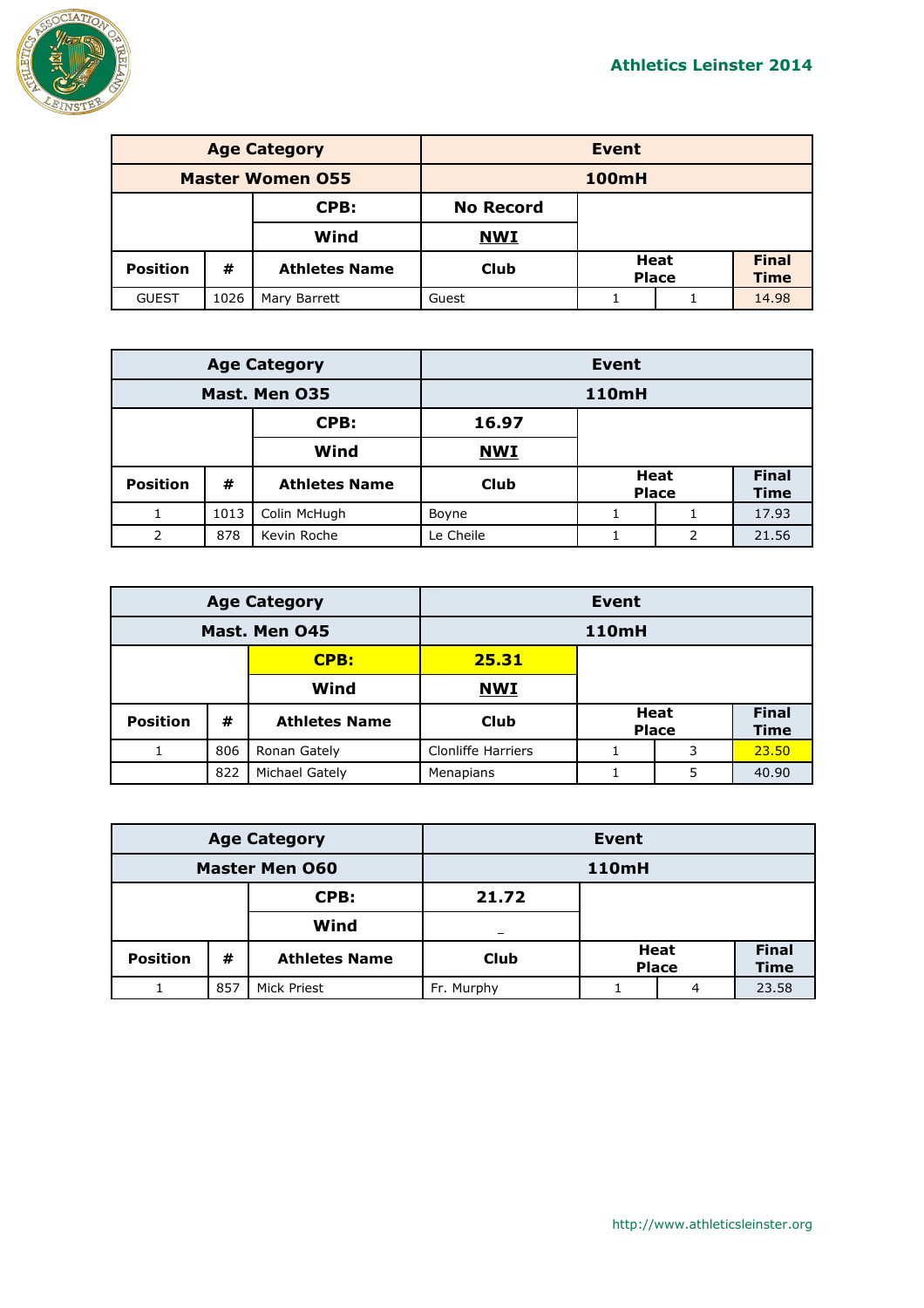

| <b>Age Category</b> |      |                      | <b>Event</b>   |  |                             |                             |
|---------------------|------|----------------------|----------------|--|-----------------------------|-----------------------------|
| U23 Women           |      |                      | 400mH          |  |                             |                             |
|                     |      | CPB:                 | 62.30          |  |                             |                             |
|                     |      | Wind                 | <b>NWI</b>     |  |                             |                             |
| <b>Position</b>     | #    | <b>Athletes Name</b> | <b>Club</b>    |  | <b>Heat</b><br><b>Place</b> | <b>Final</b><br><b>Time</b> |
|                     | 1019 | Clarie Murphy        | St. L. O'Toole |  |                             | 67.59                       |
| $\overline{2}$      | 867  | Rachel Finnegan      | Craughwell AC  |  | 2                           | 71.86                       |

| <b>Age Category</b> |     | Event                |                           |                             |  |                             |
|---------------------|-----|----------------------|---------------------------|-----------------------------|--|-----------------------------|
| <b>Senior Women</b> |     |                      | 400mH                     |                             |  |                             |
| CPB:                |     | 60.10                |                           |                             |  |                             |
| Wind                |     | <b>NWI</b>           |                           |                             |  |                             |
| <b>Position</b>     | #   | <b>Athletes Name</b> | <b>Club</b>               | <b>Heat</b><br><b>Place</b> |  | <b>Final</b><br><b>Time</b> |
|                     | 889 | Annmarie Molloy      | <b>Tullamore Harriers</b> | 3                           |  | 76.67                       |

| <b>Age Category</b> |      | <b>Event</b>         |             |                             |  |                             |
|---------------------|------|----------------------|-------------|-----------------------------|--|-----------------------------|
| Mast. Men 035       |      |                      |             | 400mH                       |  |                             |
| CPB:                |      | 60.80                |             |                             |  |                             |
|                     |      | Wind                 | <b>NWI</b>  |                             |  |                             |
| <b>Position</b>     | #    | <b>Athletes Name</b> | <b>Club</b> | <b>Heat</b><br><b>Place</b> |  | <b>Final</b><br><b>Time</b> |
|                     | 1232 | Jonathan McCabe      | Boyne       | 76.95                       |  |                             |

| <b>Age Category</b> |     | Event                |                           |   |                      |                             |
|---------------------|-----|----------------------|---------------------------|---|----------------------|-----------------------------|
| Mast. Men 045       |     |                      | 400mH                     |   |                      |                             |
|                     |     | CPB:                 | N/A                       |   |                      |                             |
| Wind                |     |                      | <b>NWI</b>                |   |                      |                             |
| <b>Position</b>     | #   | <b>Athletes Name</b> | Club                      |   | Heat<br><b>Place</b> | <b>Final</b><br><b>Time</b> |
|                     | 806 | Ronan Gately         | <b>Clonliffe Harriers</b> | 3 |                      | 78.10                       |
| 2                   | 822 | Michael Gately       | Menapians                 |   | 4                    | 116.94                      |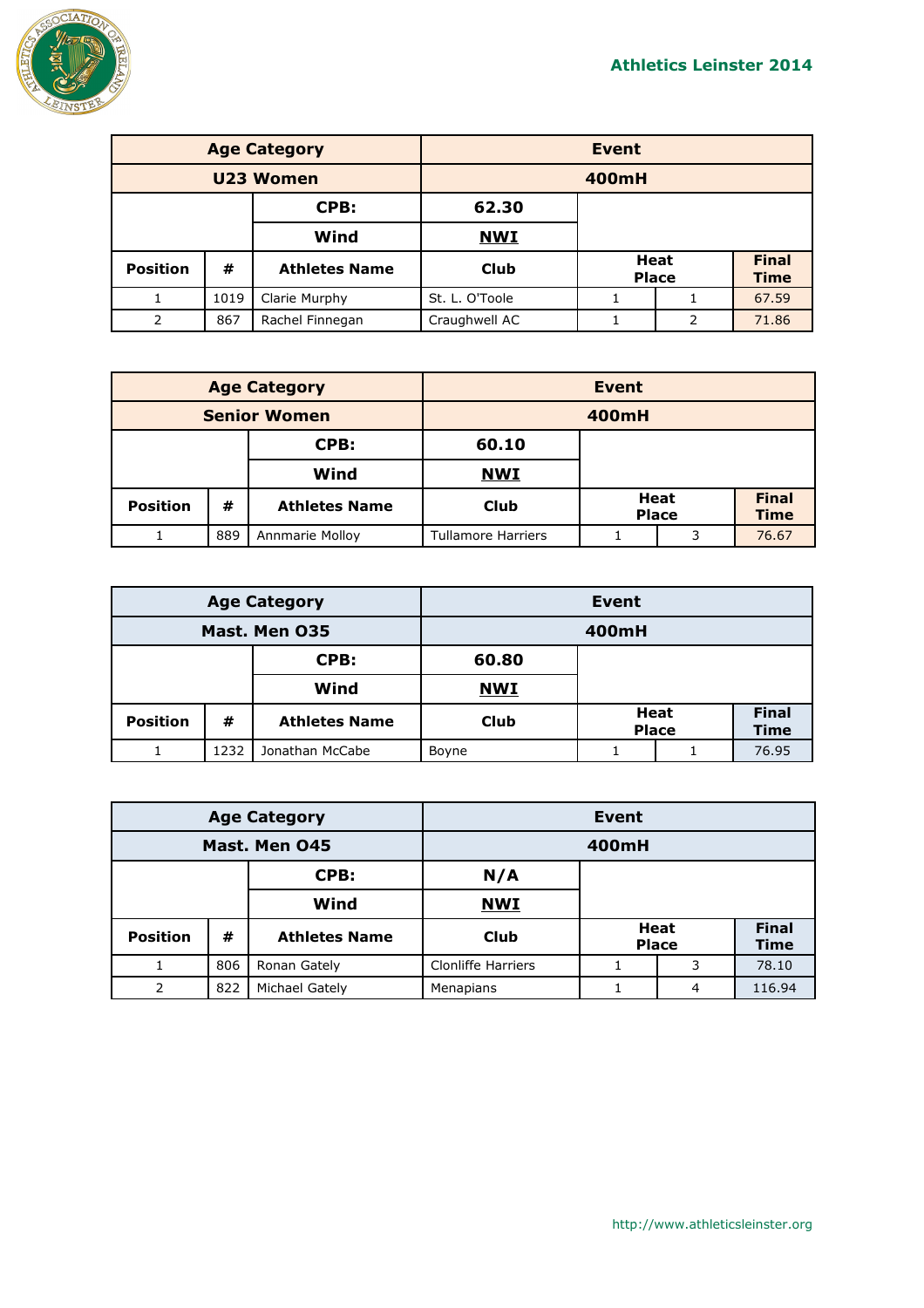

| <b>Age Category</b>            |     |                      | <b>Event</b> |                                                     |  |  |
|--------------------------------|-----|----------------------|--------------|-----------------------------------------------------|--|--|
| <b>Master Men 050</b><br>400mH |     |                      |              |                                                     |  |  |
| CPB:                           |     | N/A                  |              |                                                     |  |  |
|                                |     | Wind                 | <b>NWI</b>   |                                                     |  |  |
| <b>Position</b>                | #   | <b>Athletes Name</b> | <b>Club</b>  | <b>Final</b><br>Heat<br><b>Time</b><br><b>Place</b> |  |  |
|                                | 882 | David Keenan         | Ballyfin     | 77.11<br>2                                          |  |  |

| <b>Age Category</b>   |     | Event                |            |   |                      |                             |
|-----------------------|-----|----------------------|------------|---|----------------------|-----------------------------|
| <b>Master Men 060</b> |     | 300mH                |            |   |                      |                             |
| CPB:                  |     | 63.74                |            |   |                      |                             |
| Wind                  |     | <b>NWI</b>           |            |   |                      |                             |
| <b>Position</b>       | #   | <b>Athletes Name</b> | Club       |   | Heat<br><b>Place</b> | <b>Final</b><br><b>Time</b> |
|                       | 857 | Mick Priest          | Fr. Murphy | っ |                      | 59.17                       |

|                 |      | <b>Age Category</b>  | <b>Event</b>           |                      |               |                             |
|-----------------|------|----------------------|------------------------|----------------------|---------------|-----------------------------|
| U23 Women       |      |                      | 100m Sprint            |                      |               |                             |
|                 |      | CPB:                 | 11.91                  |                      |               |                             |
|                 |      | Wind                 | $1.4 \text{ m/s}$      |                      |               |                             |
| <b>Position</b> | #    | <b>Athletes Name</b> | Club                   | Heat<br><b>Place</b> |               | <b>Final</b><br><b>Time</b> |
| 1               | 1060 | Sarah Murray         | Fingallians            |                      |               | 12.17                       |
| 2               | 876  | Lynda Ngankam        | <b>Donore Harriers</b> |                      | $\mathcal{P}$ | 12.85                       |
| 3               | 1038 | Katie Brennan        | St Abbans              |                      | 3             | 13.07                       |
| 4               | 936  | Niamh Field          | St. Cocas              | 1                    | 4             | 13.21                       |
| 5               | 888  | Niamh Murray         | Fingallians            |                      | 5             | 13.24                       |
| 6               | 1498 | Ailise Keating       | Donore                 |                      | 6             | 13.36                       |

| <b>Age Category</b> |      | <b>Event</b>         |                    |                             |   |                             |
|---------------------|------|----------------------|--------------------|-----------------------------|---|-----------------------------|
| <b>Senior Women</b> |      |                      | 100m Sprint        |                             |   |                             |
|                     |      | CPB:                 | 11.90              |                             |   |                             |
|                     |      | Wind                 | 1.7 m/s            |                             |   |                             |
| <b>Position</b>     | #    | <b>Athletes Name</b> | <b>Club</b>        | <b>Heat</b><br><b>Place</b> |   | <b>Final</b><br><b>Time</b> |
|                     | 900  | Vicky Harris         | Mullingar H.       | 2                           |   | 12.39                       |
| 2                   | 1044 | Maeve Sheehan        | Raheny Shamrock    | 2                           | 2 | 12.94                       |
| 3                   | 879  | Ruth Larragy         | Le Cheile          | 2                           | 3 | 13.65                       |
| 4                   | 1075 | Orla Kinsella        | Le Cheile Ath Club | 2                           | 4 | 14.24                       |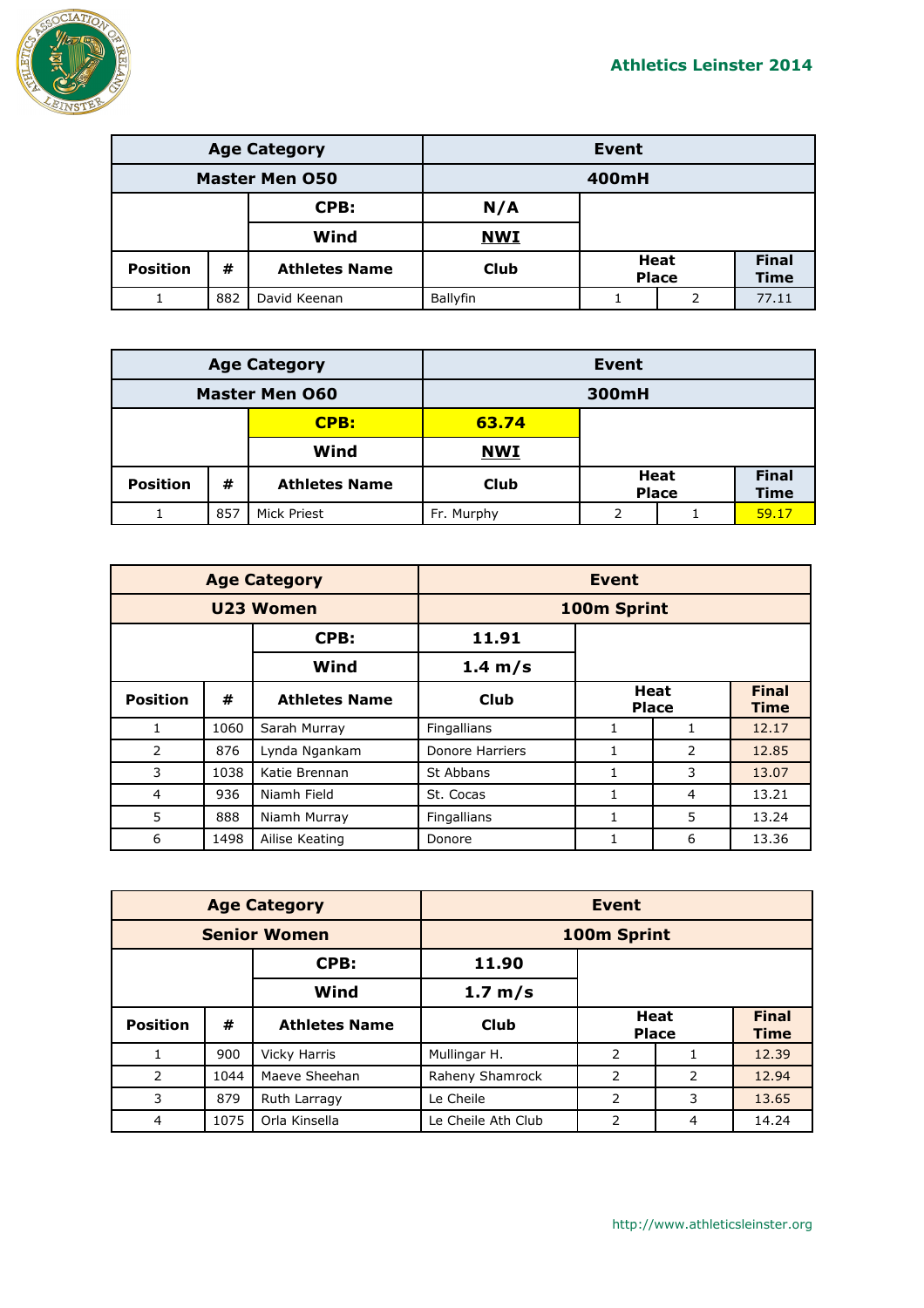

| <b>Age Category</b> |      |                      | Event       |                             |   |                             |
|---------------------|------|----------------------|-------------|-----------------------------|---|-----------------------------|
| Mast. Women 035     |      |                      | 100m Sprint |                             |   |                             |
| CPB:                |      | 13.62                |             |                             |   |                             |
|                     |      | Wind                 | 1.5 m/s     |                             |   |                             |
| <b>Position</b>     | #    | <b>Athletes Name</b> | <b>Club</b> | <b>Heat</b><br><b>Place</b> |   | <b>Final</b><br><b>Time</b> |
|                     | 1058 | Andrea Fleischer     | Celbridge   |                             | 6 | 14.55                       |

| <b>Age Category</b>    |     | <b>Event</b>         |              |  |                      |                             |
|------------------------|-----|----------------------|--------------|--|----------------------|-----------------------------|
| <b>Mast. Women 040</b> |     | 100m Sprint          |              |  |                      |                             |
| CPB:                   |     | 14.30                |              |  |                      |                             |
|                        |     | Wind                 | 1.5 m/s      |  |                      |                             |
| <b>Position</b>        | #   | <b>Athletes Name</b> | Club         |  | Heat<br><b>Place</b> | <b>Final</b><br><b>Time</b> |
|                        | 903 | Dolores Whyte        | Mullingar H. |  |                      | 14.98                       |

|                        |      | <b>Age Category</b>  | <b>Event</b>              |                      |               |                             |
|------------------------|------|----------------------|---------------------------|----------------------|---------------|-----------------------------|
| <b>Mast. Women 045</b> |      |                      | 100m Sprint               |                      |               |                             |
|                        |      | <b>CPB:</b>          | 14.31                     |                      |               |                             |
|                        |      | Wind                 | 1.5 m/s                   |                      |               |                             |
| <b>Position</b>        | #    | <b>Athletes Name</b> | Club                      | Heat<br><b>Place</b> |               | <b>Final</b><br><b>Time</b> |
|                        | 973  | Geraldine Finegan    | Dunleer                   |                      |               | 14.10                       |
| $\mathcal{P}$          | 805  | Katherine Markey     | Fingallians               |                      | $\mathcal{P}$ | 14.22                       |
| 3                      | 837  | Martina Murphy       | Le Cheile                 |                      | 3             | 14.29                       |
| 4                      | 990  | Moira Peppard        | Trim A.C                  |                      | 4             | 14.30                       |
| 5                      | 1054 | Paula Reilly         | Celbridge                 |                      | 5             | 14.38                       |
| 6                      | 824  | Carol Gethings       | <b>Tullamore Harriers</b> |                      | 8             | 15.51                       |

| <b>Age Category</b>     |      | <b>Event</b>         |               |               |                      |                             |
|-------------------------|------|----------------------|---------------|---------------|----------------------|-----------------------------|
| <b>Master Women 050</b> |      | 100m Sprint          |               |               |                      |                             |
|                         |      | <b>CPB:</b>          | 17.25         |               |                      |                             |
| Wind                    |      |                      | 2.0 m/s       |               |                      |                             |
| <b>Position</b>         | #    | <b>Athletes Name</b> | <b>Club</b>   |               | Heat<br><b>Place</b> | <b>Final</b><br><b>Time</b> |
|                         | 954  | Deirdre McFerran     | Drogheda & D. | $\mathcal{P}$ |                      | 14.78                       |
| 2                       | 1056 | Finola Moore         | Celbridge     | 2             | 2                    | 15.75                       |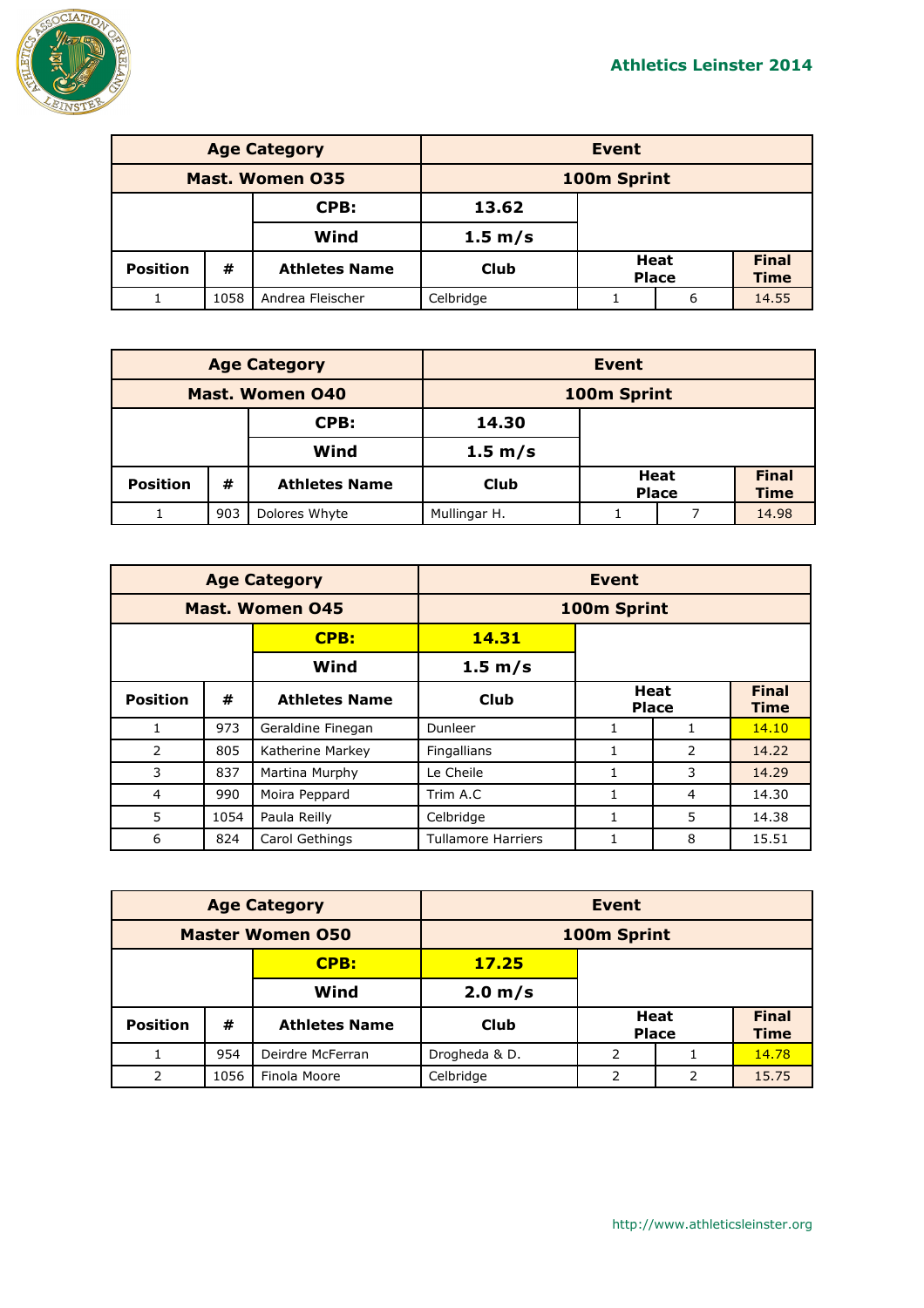

| <b>Age Category</b> |      |                      | Event                     |  |                             |                             |
|---------------------|------|----------------------|---------------------------|--|-----------------------------|-----------------------------|
| U23 Men             |      | 100m Sprint          |                           |  |                             |                             |
|                     |      | CPB:                 | 10.50                     |  |                             |                             |
|                     |      | Wind                 | 1.7 m/s                   |  |                             |                             |
| <b>Position</b>     | #    | <b>Athletes Name</b> | <b>Club</b>               |  | <b>Heat</b><br><b>Place</b> | <b>Final</b><br><b>Time</b> |
|                     | 1039 | Barry Regan          | St Abbans                 |  |                             | 11.14                       |
| 2                   | 869  | Stuart Roche         | <b>Clonliffe Harriers</b> |  | 2                           | 11.32                       |
| 3                   | 1047 | Niall Flanagan       | Cushinstown               |  | 3                           | 11.46                       |

|                   |      | <b>Age Category</b>  | <b>Event</b>              |                             |   |                             |
|-------------------|------|----------------------|---------------------------|-----------------------------|---|-----------------------------|
| <b>Senior Men</b> |      |                      | 100m Sprint               |                             |   |                             |
|                   |      | CPB:                 | 10.60                     |                             |   |                             |
|                   |      | Wind                 | 2.0 m/s                   |                             |   |                             |
| <b>Position</b>   | #    | <b>Athletes Name</b> | Club                      | <b>Heat</b><br><b>Place</b> |   | <b>Final</b><br><b>Time</b> |
| 1                 | 1010 | Eoin Muldowney       | Castlecomer               | 2                           |   | 11.14                       |
| 2                 | 912  | <b>Nick Ennis</b>    | Crusaders                 | 2                           | 2 | 11.491                      |
| 3                 | 894  | Sam Olo Manel        | Naas AC                   | 2                           | 3 | 11.496                      |
| 4                 | 847  | Joseph Dolan         | <b>Tullamore Harriers</b> | 2                           | 4 | 11.81                       |
| 5                 | 1018 | Daniel Gillen        | St. L. O'Toole            | 2                           | 5 | 12.27                       |
| 6                 | 913  | Simon Murphy         | Le Cheile                 | $\overline{2}$              | 6 | 12.49                       |
| g                 | 1096 | Neil Heffernan       | Guest                     | 2                           | 7 | 11.63                       |

| <b>Age Category</b> |      |                      | Event                     |  |                      |                             |
|---------------------|------|----------------------|---------------------------|--|----------------------|-----------------------------|
| Mast. Men 035       |      |                      | 100m Sprint               |  |                      |                             |
|                     |      | CPB:                 | 11.84                     |  |                      |                             |
|                     |      | Wind                 | 1.7 m/s                   |  |                      |                             |
| <b>Position</b>     | #    | <b>Athletes Name</b> | Club                      |  | Heat<br><b>Place</b> | <b>Final</b><br><b>Time</b> |
|                     | 1014 | Stuart Mc Quade      | Tallaght AC               |  |                      | 11.67                       |
| 2                   | 1086 | Ciaran McLoughlin    | Bohermeen                 |  | 4                    | 12.29                       |
| 3                   | 823  | Ray Delaney          | <b>Tullamore Harriers</b> |  | 5                    | 12.52                       |

| <b>Age Category</b> |     |                      | Event       |  |                             |                             |
|---------------------|-----|----------------------|-------------|--|-----------------------------|-----------------------------|
| Mast. Men 040       |     |                      | 100m Sprint |  |                             |                             |
|                     |     | CPB:                 | 11.63       |  |                             |                             |
|                     |     | Wind                 | 1.2 m/s     |  |                             |                             |
| <b>Position</b>     | #   | <b>Athletes Name</b> | <b>Club</b> |  | <b>Heat</b><br><b>Place</b> | <b>Final</b><br><b>Time</b> |
|                     | 808 | Graham Flynn         | Crusaders   |  | 2                           | 11.84                       |
| 1                   | 915 | Peter Doherty        | Ratoath     |  | 2                           | 18.84                       |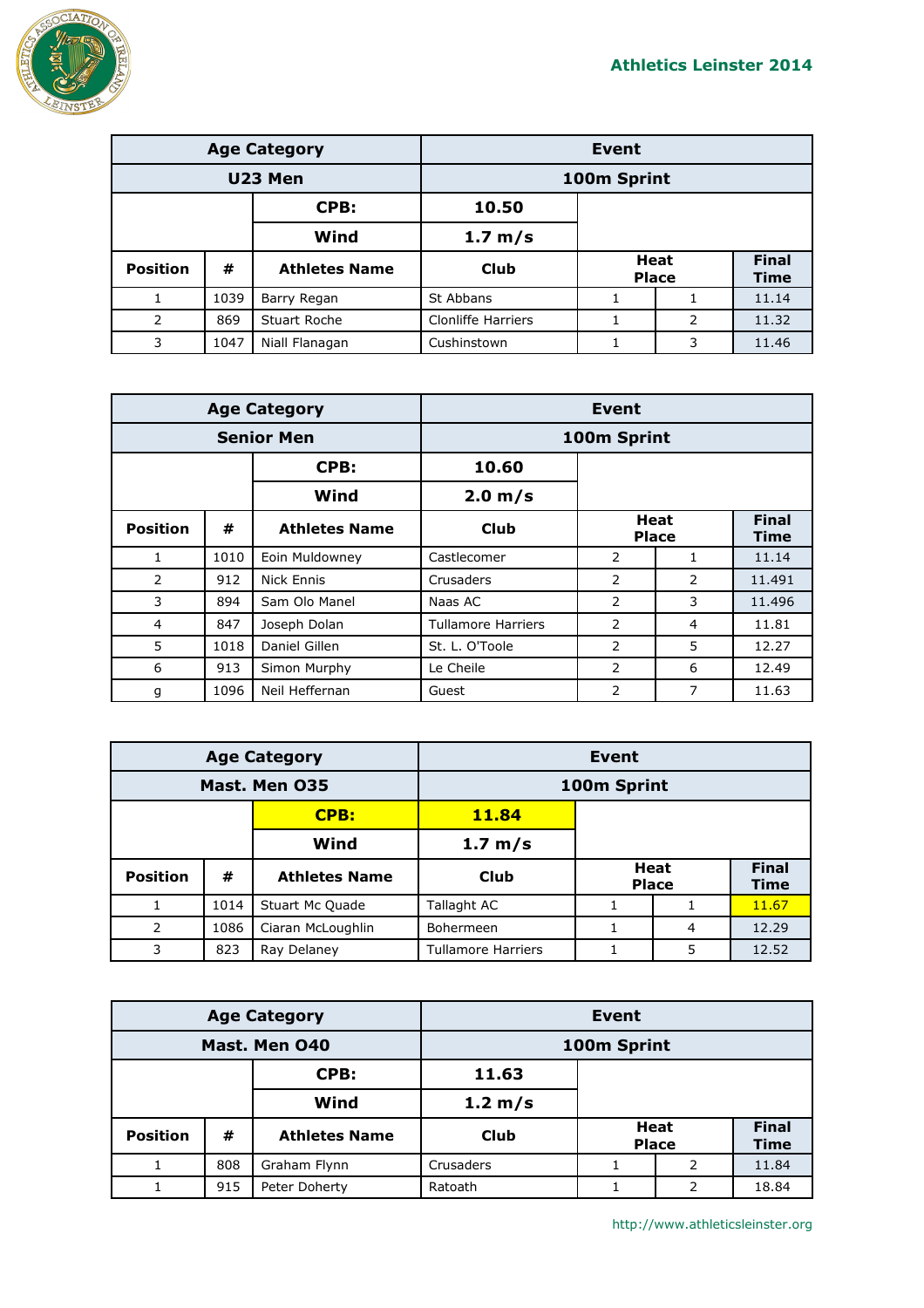

| ـ | $\sim$ $\sim$<br><u>_ _ _</u> | Caird<br>John   | Crusaders  |  | $\sim$<br>ר ו<br>10.ZJ |
|---|-------------------------------|-----------------|------------|--|------------------------|
|   | 1084                          | Michael<br>Foxe | Donadea RC |  | 14.01                  |

| <b>Age Category</b> |      |                      | Event                     |                      |   |                             |
|---------------------|------|----------------------|---------------------------|----------------------|---|-----------------------------|
|                     |      | Mast. Men 045        | 100m Sprint               |                      |   |                             |
|                     |      | <b>CPB:</b>          | 11.96                     |                      |   |                             |
|                     |      | Wind                 | 1.2 m/s                   |                      |   |                             |
| <b>Position</b>     | #    | <b>Athletes Name</b> | Club                      | Heat<br><b>Place</b> |   | <b>Final</b><br><b>Time</b> |
| 1                   | 1035 | David Hayde          | St. L. O'Toole            | 2                    | 1 | 11.72                       |
| 2                   | 1300 | Sean O Brian         | Donore                    | $\overline{2}$       | 2 | 12.30                       |
| 3                   | 1055 | Damian Kirwan        | Celbridge                 | $\mathcal{P}$        | 3 | 12.44                       |
| $\overline{4}$      | 1023 | Aidan O'Toole        | St. L. O'Toole            | 2                    | 4 | 12.62                       |
| 5                   | 807  | Gavin Kelly          | <b>United Striders</b>    | 2                    | 5 | 13.15                       |
| 6                   | 891  | Cormac O'Donovan     | Naas AC                   | 2                    | 6 | 13.44                       |
| 7                   | 806  | Ronan Gately         | <b>Clonliffe Harriers</b> | $\mathcal{P}$        | 7 | 14.19                       |

| <b>Age Category</b>   |     | Event                |             |  |                      |                             |
|-----------------------|-----|----------------------|-------------|--|----------------------|-----------------------------|
| <b>Master Men 050</b> |     | 100m Sprint          |             |  |                      |                             |
|                       |     | CPB:                 | 12.58       |  |                      |                             |
|                       |     | Wind                 | 1.3 m/s     |  |                      |                             |
| <b>Position</b>       | #   | <b>Athletes Name</b> | <b>Club</b> |  | Heat<br><b>Place</b> | <b>Final</b><br><b>Time</b> |
|                       | 834 | John Mc Carrick      | D.S.D       |  | 2                    | 12.98                       |
| 2                     | 828 | Jimmy O'Neill        | Menapians   |  | 3                    | 13.00                       |
| 3                     | 916 | John Wallace         | Ratoath     |  | 5                    | 13.76                       |

| <b>Age Category</b>   |     | <b>Event</b>         |                   |  |                             |                             |
|-----------------------|-----|----------------------|-------------------|--|-----------------------------|-----------------------------|
| <b>Master Men 055</b> |     |                      | 100m Sprint       |  |                             |                             |
|                       |     | CPB:                 | <b>13.16</b>      |  |                             |                             |
|                       |     | Wind                 | $1.3 \text{ m/s}$ |  |                             |                             |
| <b>Position</b>       | #   | <b>Athletes Name</b> | Club              |  | <b>Heat</b><br><b>Place</b> | <b>Final</b><br><b>Time</b> |
|                       | 803 | Shane Sheridan       | D.S.D             |  |                             | 12.57                       |
| 2                     | 866 | Liam Lyster          | Crusaders         |  | 4                           | 13.59                       |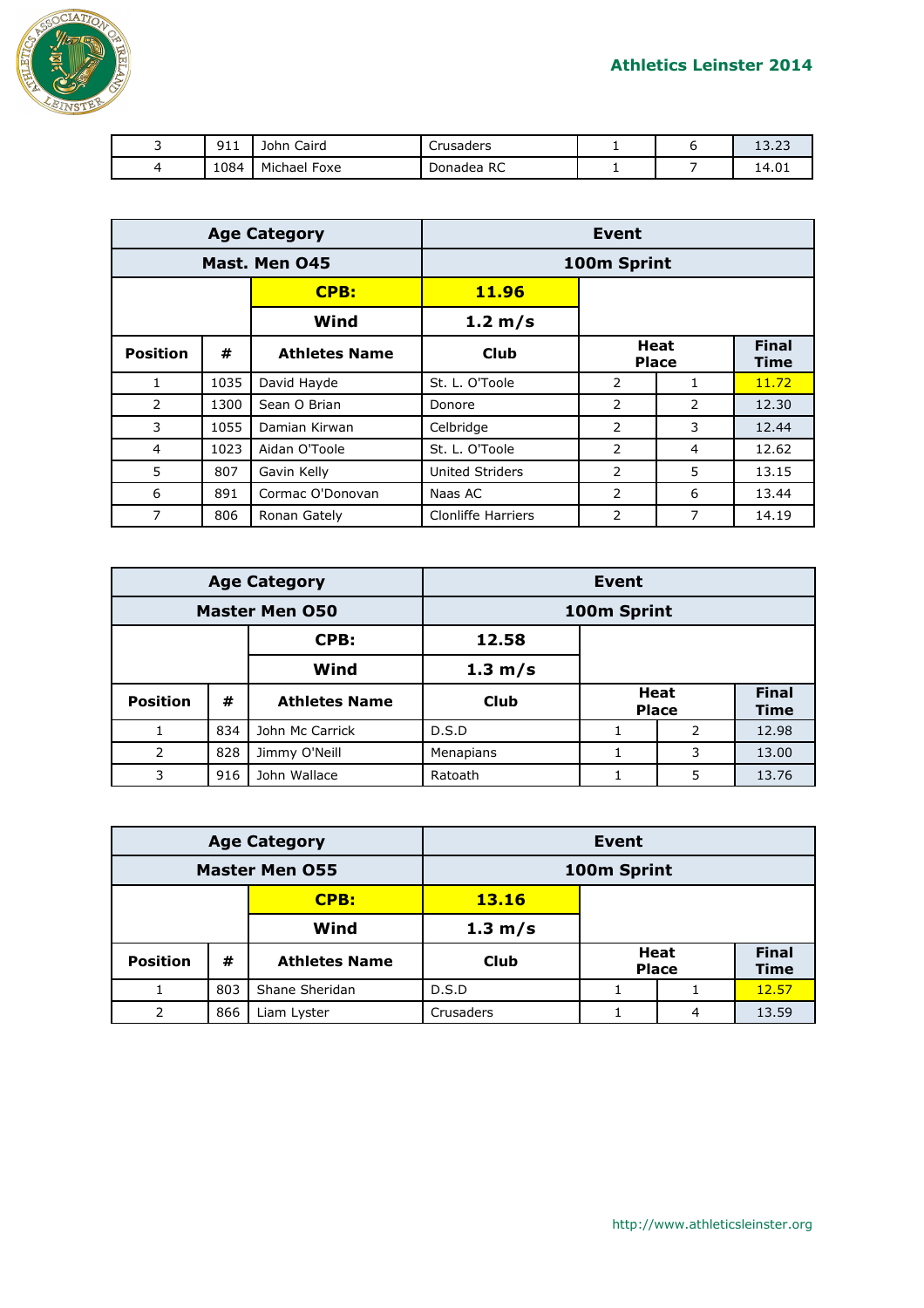

| <b>Age Category</b>   |     |                      | <b>Event</b>     |                      |  |                             |
|-----------------------|-----|----------------------|------------------|----------------------|--|-----------------------------|
| <b>Master Men O60</b> |     |                      | 100m Sprint      |                      |  |                             |
| CPB:                  |     | 13.95                |                  |                      |  |                             |
|                       |     | Wind                 | 1.3 m/s          |                      |  |                             |
| <b>Position</b>       | #   | <b>Athletes Name</b> | Club             | Heat<br><b>Place</b> |  | <b>Final</b><br><b>Time</b> |
|                       | 862 | David Leech          | Blackrock Dublin |                      |  | 15.24                       |

| <b>Age Category</b>   |     |                      |                   | Event |                             |                             |
|-----------------------|-----|----------------------|-------------------|-------|-----------------------------|-----------------------------|
| <b>Master Men 065</b> |     |                      | 100m Sprint       |       |                             |                             |
|                       |     | CPB:                 | <b>15.99</b>      |       |                             |                             |
|                       |     | Wind                 | $1.3 \text{ m/s}$ |       |                             |                             |
| <b>Position</b>       | #   | <b>Athletes Name</b> | Club              |       | <b>Heat</b><br><b>Place</b> | <b>Final</b><br><b>Time</b> |
|                       | 849 | Tom Clinton          | Navan A.C         |       | 6                           | 14.52                       |
| 2                     | 886 | John Moore           | Crookstown M/V    |       | 8                           | 16.14                       |

| <b>Age Category</b> |      |                      | <b>Event</b> |                             |                |                             |
|---------------------|------|----------------------|--------------|-----------------------------|----------------|-----------------------------|
| U23 Women           |      | 200m Sprint          |              |                             |                |                             |
|                     |      | CPB:                 | 24.00        |                             |                |                             |
|                     |      | Wind                 | 1.5 m/s      |                             |                |                             |
| <b>Position</b>     | #    | <b>Athletes Name</b> | Club         | <b>Heat</b><br><b>Place</b> |                | <b>Final</b><br><b>Time</b> |
|                     | 1095 | Louise Holmes        | <b>KCH</b>   | 1                           |                | 24.80                       |
| $\overline{2}$      | 1060 | Sarah Murray         | Fingallians  |                             | $\overline{2}$ | 24.96                       |
| 3                   | 936  | Niamh Fields         | St. Coca's   | 1                           | 3              | 26.95                       |
| 4                   | 1038 | Katie Brennan        | St Abbans    | 1                           | 4              | 26.97                       |
| 5                   | 888  | Niamh Murray         | Fingallians  |                             | 5              | 27.49                       |

| <b>Age Category</b> |      | <b>Event</b>         |                    |   |                             |                             |
|---------------------|------|----------------------|--------------------|---|-----------------------------|-----------------------------|
| <b>Senior Women</b> |      | 200m Sprint          |                    |   |                             |                             |
|                     |      | CPB:                 | 24.60              |   |                             |                             |
|                     |      | Wind                 | 1.8 m/s            |   |                             |                             |
| <b>Position</b>     | #    | <b>Athletes Name</b> | <b>Club</b>        |   | <b>Heat</b><br><b>Place</b> | <b>Final</b><br><b>Time</b> |
|                     | 900  | <b>Vicky Harris</b>  | Mullingar H.       | 2 |                             | 25.43                       |
| 2                   | 879  | Ruth Larragy         | Le Cheile          | 2 | 2                           | 28.31                       |
| 3                   | 1075 | Orla Kinsella        | Le Cheile Ath Club | 2 | 3                           | 29.28                       |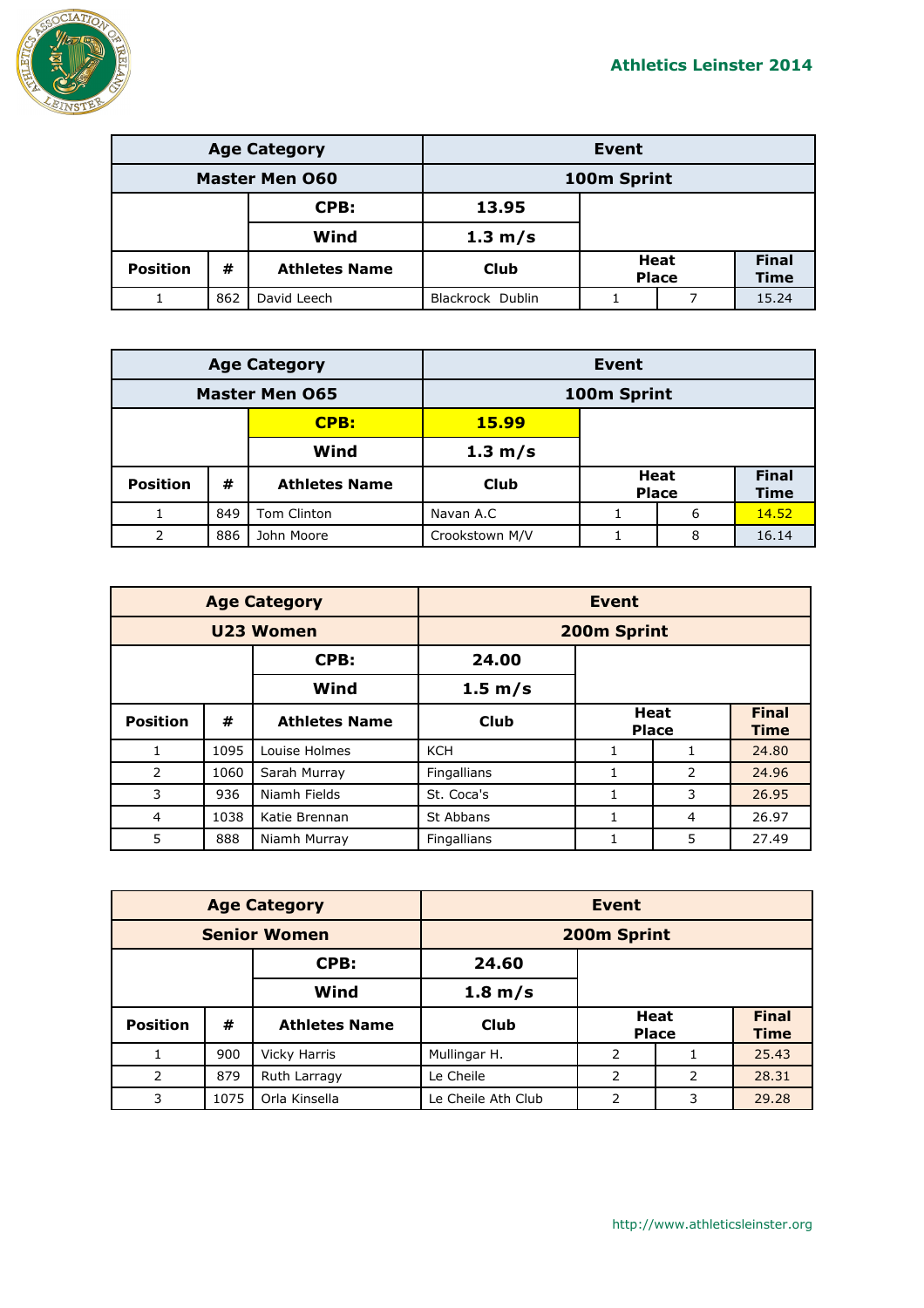

| <b>Age Category</b> |      |                      | <b>Event</b>    |   |                             |                             |
|---------------------|------|----------------------|-----------------|---|-----------------------------|-----------------------------|
| Mast. Women 035     |      | 200m Sprint          |                 |   |                             |                             |
|                     |      | CPB:                 | 27.66           |   |                             |                             |
|                     |      | Wind                 | 0.9 m/s         |   |                             |                             |
| <b>Position</b>     | #    | <b>Athletes Name</b> | <b>Club</b>     |   | <b>Heat</b><br><b>Place</b> | <b>Final</b><br><b>Time</b> |
|                     | 1077 | Karen Crean          | St Brigids A.C. | 3 |                             | 29.91                       |
| 2                   | 1058 | Andrea Fleischer     | Celbridge       | 3 | 3                           | 31.02                       |

| <b>Age Category</b>    |     |                      | Event             |        |                      |                             |
|------------------------|-----|----------------------|-------------------|--------|----------------------|-----------------------------|
| <b>Mast. Women 040</b> |     |                      | 200m Sprint       |        |                      |                             |
|                        |     | CPB:                 | 28.94             |        |                      |                             |
|                        |     | Wind                 | $0.9 \text{ m/s}$ |        |                      |                             |
| <b>Position</b>        | #   | <b>Athletes Name</b> | Club              |        | Heat<br><b>Place</b> | <b>Final</b><br><b>Time</b> |
|                        | 897 | Niamh McGuire        | Rathkenny AC      | 3<br>っ |                      | 30.44                       |

|                        |      | <b>Age Category</b>  | <b>Event</b>              |                             |   |                             |  |
|------------------------|------|----------------------|---------------------------|-----------------------------|---|-----------------------------|--|
| <b>Mast. Women 045</b> |      |                      |                           | 200m Sprint                 |   |                             |  |
|                        |      | CPB:                 | 29.98                     |                             |   |                             |  |
|                        |      | Wind                 | 1.9 m/s                   |                             |   |                             |  |
| <b>Position</b>        | #    | <b>Athletes Name</b> | Club                      | <b>Heat</b><br><b>Place</b> |   | <b>Final</b><br><b>Time</b> |  |
| 1                      | 973  | Geraldine Finegan    | Dunleer                   | 4                           | 1 | 28.99                       |  |
| 2                      | 837  | Martina Murphy       | Le Cheile                 | 4                           | 2 | 29.62                       |  |
| 3                      | 805  | Katherine Markey     | Fingallians               | 4                           | 3 | 29.73                       |  |
| 4                      | 990  | Moira Peppard        | Trim A.C                  | 4                           | 4 | 29.79                       |  |
| 5                      | 1054 | Paula Reilly         | Celbridge                 | 4                           | 5 | 30.24                       |  |
| 6                      | 824  | Carol Gethings       | <b>Tullamore Harriers</b> | 4                           | 6 | 32.12                       |  |

| <b>Age Category</b>     |      | <b>Event</b>         |                   |   |                      |                             |
|-------------------------|------|----------------------|-------------------|---|----------------------|-----------------------------|
| <b>Master Women 050</b> |      | 200m Sprint          |                   |   |                      |                             |
|                         |      | CPB:                 | 34.59             |   |                      |                             |
|                         |      | Wind                 | $1.8 \text{ m/s}$ |   |                      |                             |
| <b>Position</b>         | #    | <b>Athletes Name</b> | Club              |   | Heat<br><b>Place</b> | <b>Final</b><br><b>Time</b> |
|                         | 954  | Deirdre McFerran     | Drogheda & D.     | 5 |                      | 31.32                       |
| 2                       | 1056 | Finola Moore         | Celbridge         | 5 | 2                    | 33.04                       |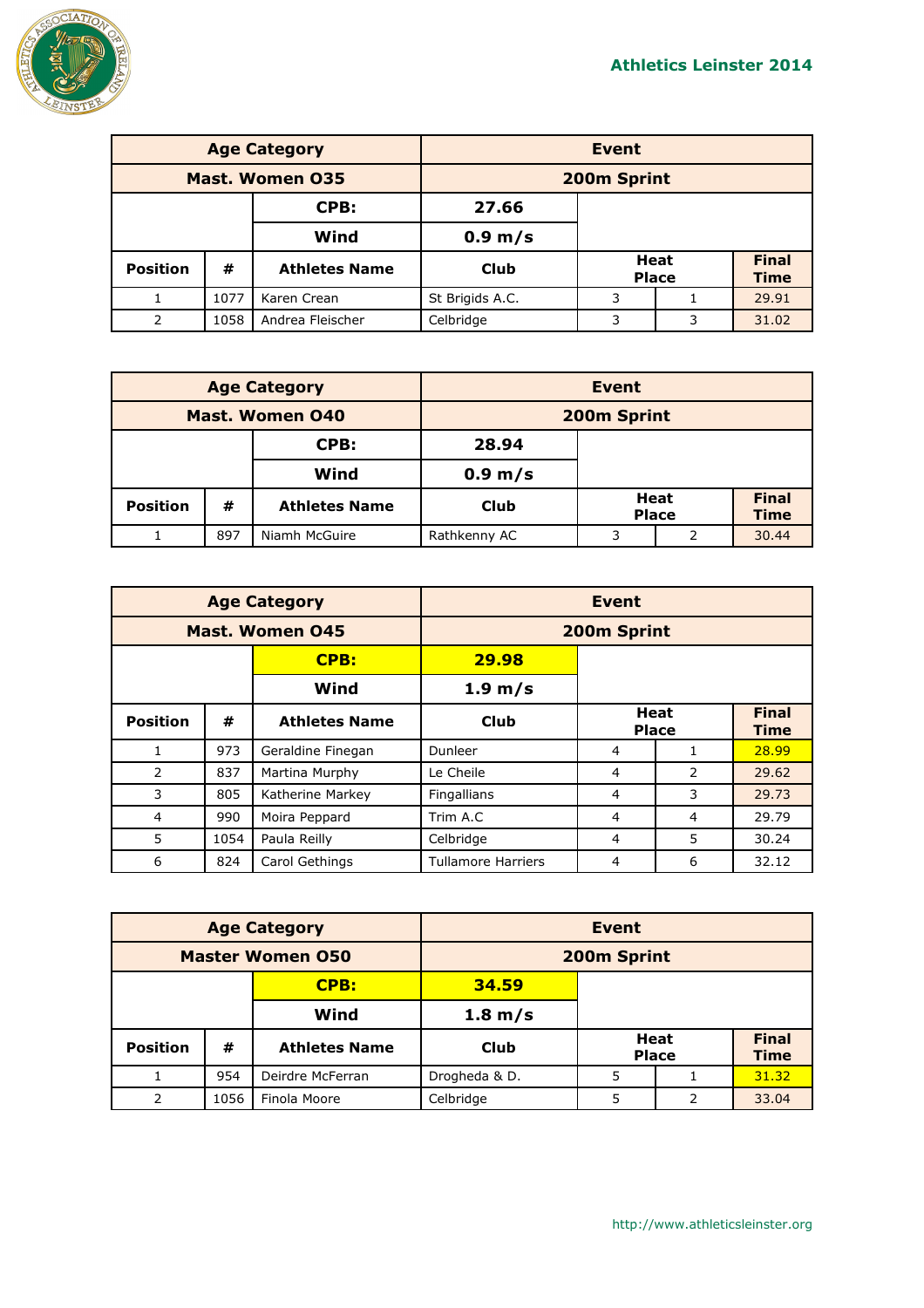

| <b>Age Category</b>     |     |                      | Event                     |                      |   |                             |
|-------------------------|-----|----------------------|---------------------------|----------------------|---|-----------------------------|
| <b>Master Women 065</b> |     |                      | 200m Sprint               |                      |   |                             |
| CPB:                    |     | 38.82                |                           |                      |   |                             |
|                         |     | Wind                 | $1.8 \text{ m/s}$         |                      |   |                             |
| <b>Position</b>         | #   | <b>Athletes Name</b> | Club                      | Heat<br><b>Place</b> |   | <b>Final</b><br><b>Time</b> |
|                         | 881 | Mary Walsh           | <b>Tullamore Harriers</b> | 5                    | 3 | 40.86                       |

| <b>Age Category</b> |      |                      |             | Event |                             |                             |
|---------------------|------|----------------------|-------------|-------|-----------------------------|-----------------------------|
| U23 Men             |      |                      | 200m Sprint |       |                             |                             |
|                     |      | CPB:                 | 21.52       |       |                             |                             |
|                     |      | Wind                 | 1.6 m/s     |       |                             |                             |
| <b>Position</b>     | #    | <b>Athletes Name</b> | <b>Club</b> |       | <b>Heat</b><br><b>Place</b> | <b>Final</b><br><b>Time</b> |
|                     | 1039 | Barry Regan          | St Abbans   |       |                             | 23.26                       |
| 2                   | 1047 | Niall Flanagan       | Cushinstown |       | 2                           | 23.40                       |

|                   |      | <b>Age Category</b>  | Event                     |                      |                |                      |
|-------------------|------|----------------------|---------------------------|----------------------|----------------|----------------------|
| <b>Senior Men</b> |      |                      | 200m Sprint               |                      |                |                      |
|                   |      | CPB:                 | 21.60                     |                      |                |                      |
|                   |      | Wind                 | 1.0 m/s                   |                      |                |                      |
| <b>Position</b>   | #    | <b>Athletes Name</b> | <b>Club</b>               | Heat<br><b>Place</b> |                | <b>Final</b><br>Time |
| $\mathbf{1}$      | 1010 | Eoin Muldowney       | Castlecomer               | 2                    | $\mathbf{1}$   | 22.49                |
| 2                 | 901  | Mervyn Harris        | Mullingar H.              | 2                    | $\overline{2}$ | 22.82                |
| 3                 | 1092 | Kouroush Foroughi    | Star of the Sea           | 2                    | 3              | 23.10                |
| 4                 | 894  | Sam Olo Manel        | Naas AC                   | 2                    | 4              | 23.16                |
| 5                 | 4631 | Darragh McNamara     | <b>Tullamore Harriers</b> | 2                    | 5              | 23.20                |
| 6                 | 912  | Nick Ennis           | Crusaders                 | 2                    | 6              | 23.38                |
| $\overline{7}$    | 1286 | Georoid Dunne        | Crusaders                 | 2                    | 7              | 23.48                |
| 8                 | 1287 | Eddie Kennedy        | Boyne                     | 2                    | 8              | 25.52                |

| <b>Age Category</b> |      | Event                |                           |                             |   |                             |
|---------------------|------|----------------------|---------------------------|-----------------------------|---|-----------------------------|
| Mast. Men 035       |      | 200m Sprint          |                           |                             |   |                             |
|                     |      | CPB:                 | 24.28                     |                             |   |                             |
|                     |      | Wind                 | $0.3 \text{ m/s}$         |                             |   |                             |
| <b>Position</b>     | #    | <b>Athletes Name</b> | <b>Club</b>               | <b>Heat</b><br><b>Place</b> |   | <b>Final</b><br><b>Time</b> |
|                     | 917  | Hugh Kelly           | Ratoath                   | 3                           |   | 25.48                       |
| 2                   | 823  | Ray Delaney          | <b>Tullamore Harriers</b> | 3                           | 2 | 25.78                       |
| 3                   | 878  | Kevin Roche          | Le Cheile                 | 3                           | 3 | 26.77                       |
| 4                   | 1297 | Mexel Williams Oshun | St. Benedict's            | 3                           | 4 | 27.37                       |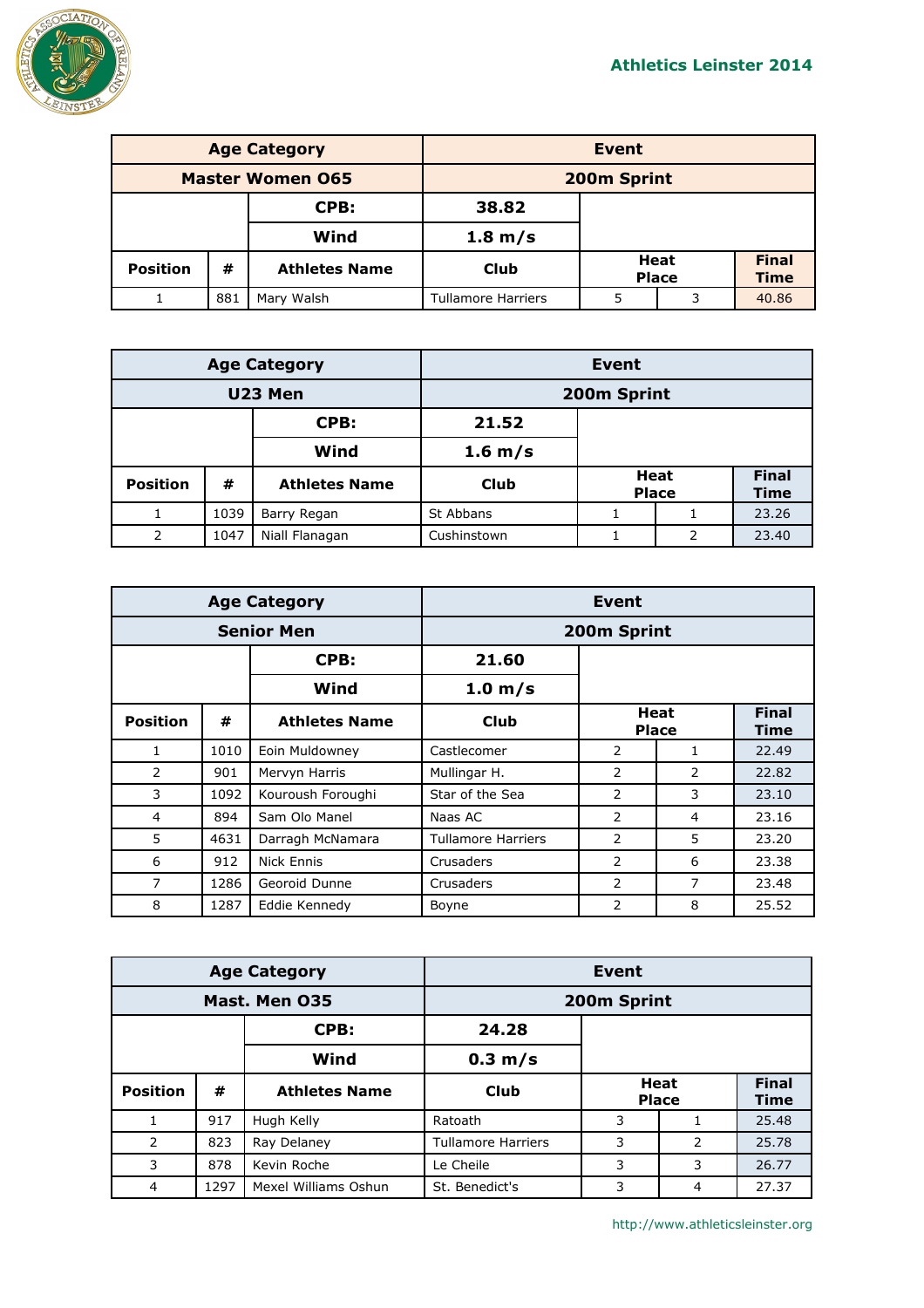

| <b>Age Category</b> |      | <b>Event</b>         |                           |                             |   |                             |
|---------------------|------|----------------------|---------------------------|-----------------------------|---|-----------------------------|
| Mast. Men 040       |      | 200m Sprint          |                           |                             |   |                             |
|                     |      | CPB:                 | 23.88                     |                             |   |                             |
|                     |      | Wind                 | 1.7 m/s                   |                             |   |                             |
| <b>Position</b>     | #    | <b>Athletes Name</b> | Club                      | <b>Heat</b><br><b>Place</b> |   | <b>Final</b><br><b>Time</b> |
|                     | 808  | Graham Flynn         | Crusaders                 | 4                           |   | 24.12                       |
| 2                   | 1068 | John Hartnett        | <b>Clonliffe Harriers</b> | 4                           | 2 | 25.11                       |
| 3                   | 911  | John Caird           | Crusaders                 | 4                           | 3 | 27.20                       |
| $\overline{4}$      | 1084 | Michael Foxe         | Donadea RC                | 4                           | 4 | 28.90                       |

|                 |      | <b>Age Category</b>  | Event                     |                      |               |                             |  |
|-----------------|------|----------------------|---------------------------|----------------------|---------------|-----------------------------|--|
| Mast. Men 045   |      |                      |                           | 200m Sprint          |               |                             |  |
|                 |      | <b>CPB:</b>          | 24.37                     |                      |               |                             |  |
|                 |      | Wind                 | $1.9 \text{ m/s}$         |                      |               |                             |  |
| <b>Position</b> | #    | <b>Athletes Name</b> | Club                      | Heat<br><b>Place</b> |               | <b>Final</b><br><b>Time</b> |  |
| $\mathbf{1}$    | 1035 | David Hayde          | St. L. O'Toole            | 5                    | 1             | 24.29                       |  |
| 2               | 1300 | Sean O'Brian         | Donore Harriers           | 5                    | $\mathcal{P}$ | 24.81                       |  |
| 3               | 1055 | Damian Kirwan        | Celbridge                 | 5                    | 3             | 25.93                       |  |
| $\overline{4}$  | 807  | Gavin Kelly          | <b>United Striders</b>    | 5                    | 4             | 26.39                       |  |
| 5               | 891  | Cormac O'Donovan     | Naas AC                   | 5                    | 5             | 27.67                       |  |
| 6               | 806  | Ronan Gately         | <b>Clonliffe Harriers</b> | 5                    | 6             | 28.60                       |  |
| 7               | 916  | John Wallace         | Ratoath                   | 5                    | 7             | 28.64                       |  |

| <b>Age Category</b>   |      |                      | Event     |                             |   |                             |
|-----------------------|------|----------------------|-----------|-----------------------------|---|-----------------------------|
| <b>Master Men 050</b> |      | 200m Sprint          |           |                             |   |                             |
|                       |      | CPB:                 | 25.93     |                             |   |                             |
|                       |      | Wind                 | 1.7 m/s   |                             |   |                             |
| <b>Position</b>       | #    | <b>Athletes Name</b> | Club      | <b>Heat</b><br><b>Place</b> |   | <b>Final</b><br><b>Time</b> |
| g                     | 1296 | Patrick Crossan      | Guest     | 6                           |   | 25.46                       |
|                       | 834  | John Mc Carrick      | D.S.D     | 6                           | 2 | 26.56                       |
| 2                     | 828  | Jimmy O'Neill        | Menapians | 6                           | 3 | 27.08                       |
| 3                     | 986  | Michael Cornyn       | Dunboyne  | 6                           | 4 | 27.76                       |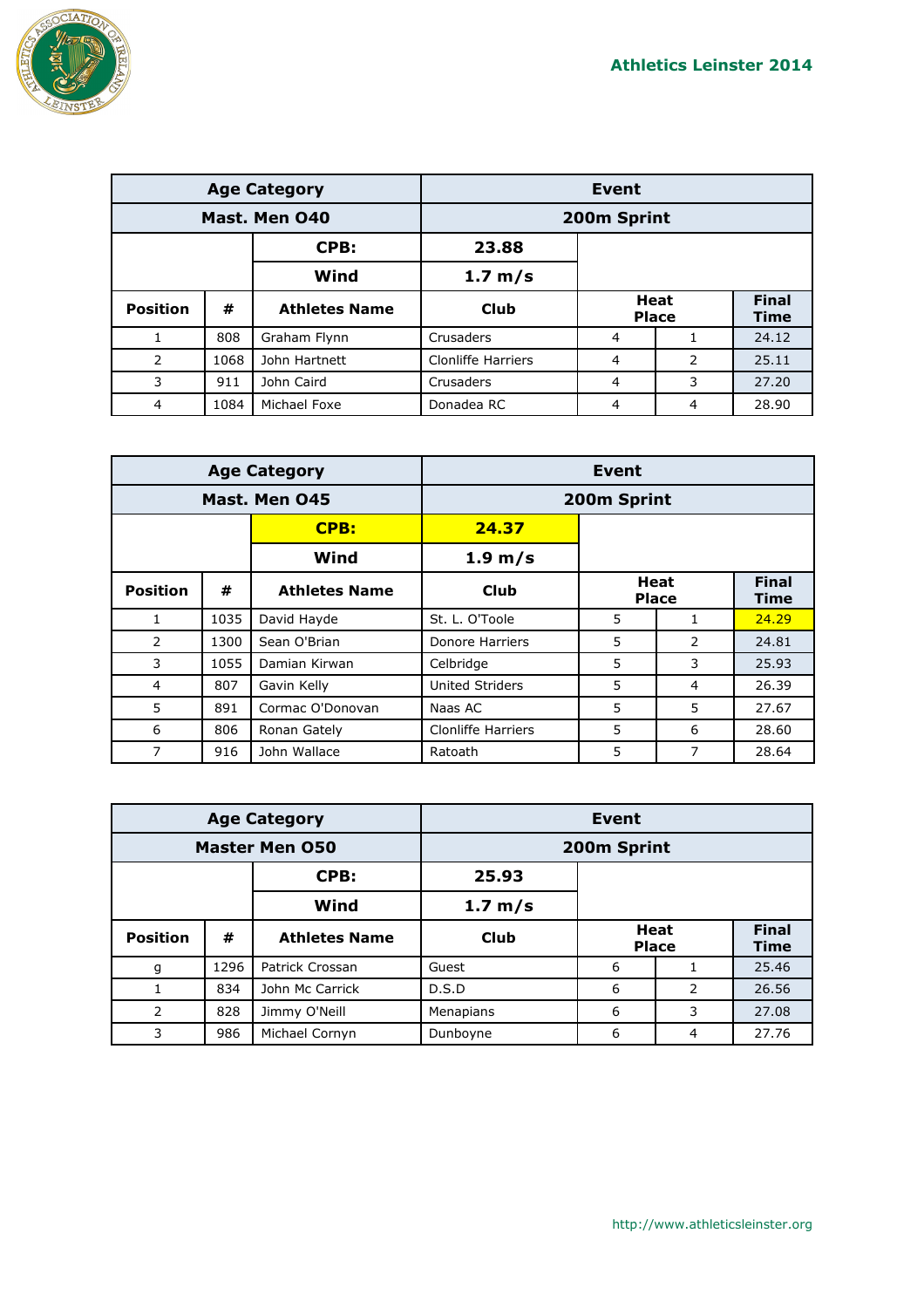

| <b>Age Category</b>   |     |                      | <b>Event</b>     |  |                             |                      |
|-----------------------|-----|----------------------|------------------|--|-----------------------------|----------------------|
| <b>Master Men 055</b> |     | 200m Sprint          |                  |  |                             |                      |
|                       |     | <b>CPB:</b>          | 27.02            |  |                             |                      |
|                       |     | Wind                 | 1.8 m/s          |  |                             |                      |
| <b>Position</b>       | #   | <b>Athletes Name</b> | Club             |  | <b>Heat</b><br><b>Place</b> | <b>Final</b><br>Time |
|                       | 803 | Shane Sheridan       | D.S.D            |  |                             | 25.94                |
| $\mathcal{P}$         | 866 | Liam Lyster          | Crusaders        |  | 2                           | 28.15                |
| 3                     | 923 | Terry Clarke         | Rathfarnham WSAF |  | 3                           | 31.48                |

| <b>Age Category</b>   |      |                      | Event            |   |                             |                             |
|-----------------------|------|----------------------|------------------|---|-----------------------------|-----------------------------|
| <b>Master Men 060</b> |      |                      | 200m Sprint      |   |                             |                             |
|                       |      | CPB:                 | 29.91            |   |                             |                             |
|                       |      | Wind                 | 2.5 m/s          |   |                             |                             |
| <b>Position</b>       | #    | <b>Athletes Name</b> | Club             |   | <b>Heat</b><br><b>Place</b> | <b>Final</b><br><b>Time</b> |
|                       | 862  | David Leech          | Blackrock Dublin | 8 | 2                           | 30.48                       |
| 2                     | 1072 | Donal Swift          | Blackrock Dublin | 8 | 3                           | 33.14                       |
| 3                     | 854  | Marty Kelly          | Gowran A.C       | 8 | 5                           | 34.30                       |

| <b>Age Category</b>   |     | Event                |                |   |                             |                             |
|-----------------------|-----|----------------------|----------------|---|-----------------------------|-----------------------------|
| <b>Master Men 065</b> |     |                      | 200m Sprint    |   |                             |                             |
|                       |     | CPB:                 | 32.92          |   |                             |                             |
|                       |     | Wind                 | 2.5 m/s        |   |                             |                             |
| <b>Position</b>       | #   | <b>Athletes Name</b> | <b>Club</b>    |   | <b>Heat</b><br><b>Place</b> | <b>Final</b><br><b>Time</b> |
|                       | 849 | <b>Tom Clinton</b>   | Navan A.C      | 8 |                             | 29.84                       |
| 2                     | 886 | John Moore           | Crookstown M/V | 8 | $\overline{4}$              | 33.82                       |
| 3                     | 984 | Jimmy Henry          | Dunboyne       | 8 | 6                           | 49.35                       |

| <b>Age Category</b> |      |                      | Event       |  |                             |                             |
|---------------------|------|----------------------|-------------|--|-----------------------------|-----------------------------|
| U23 Women           |      |                      | 400m Sprint |  |                             |                             |
| CPB:                |      | 58.18                |             |  |                             |                             |
| <b>Position</b>     | #    | <b>Athletes Name</b> | <b>Club</b> |  | <b>Heat</b><br><b>Place</b> | <b>Final</b><br><b>Time</b> |
|                     | 1095 | Louise Holmes        | <b>KCH</b>  |  |                             | 58.34                       |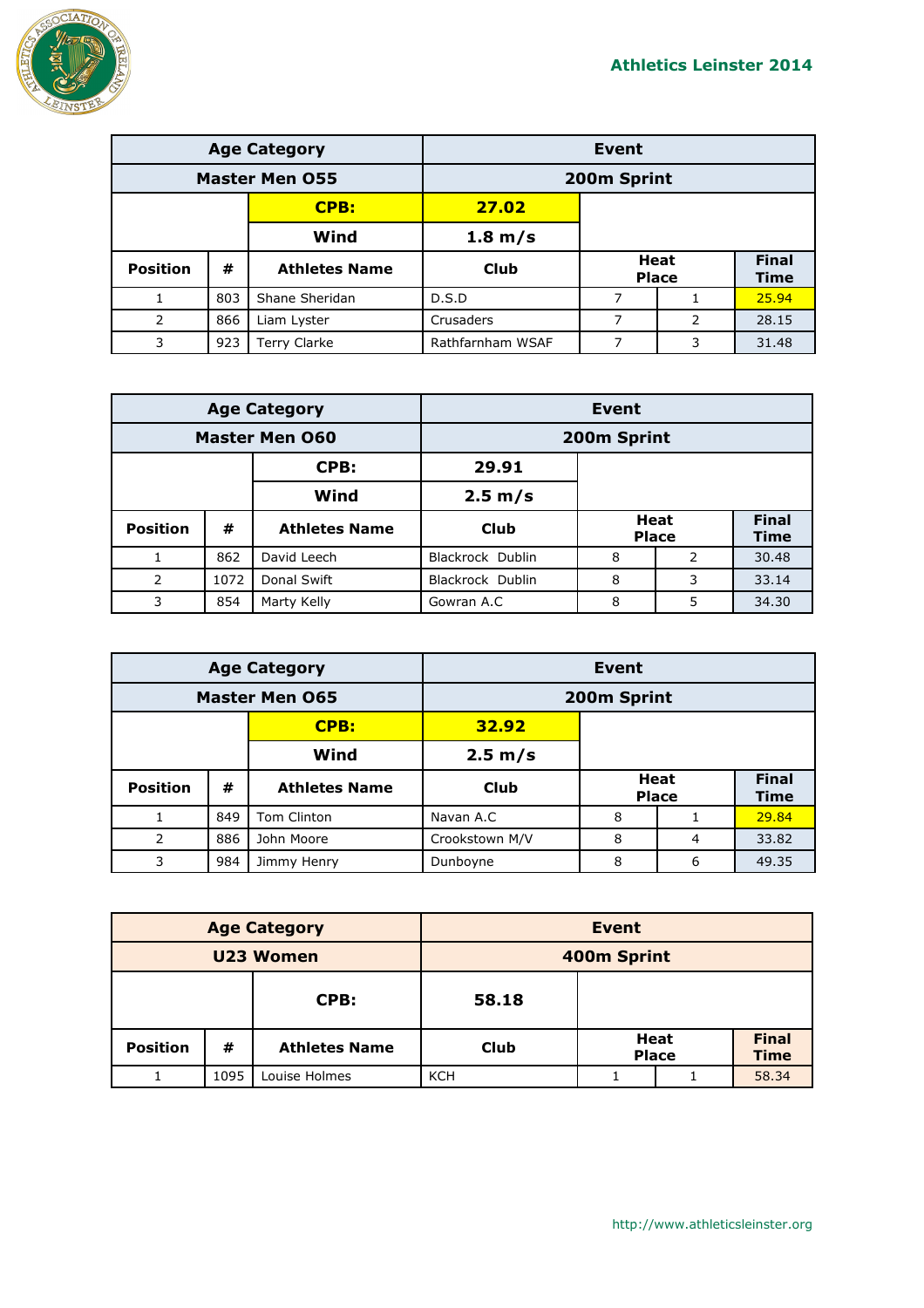

|                     |      | <b>Age Category</b>  | <b>Event</b>  |                      |   |                             |
|---------------------|------|----------------------|---------------|----------------------|---|-----------------------------|
| <b>Senior Women</b> |      |                      | 400m Sprint   |                      |   |                             |
|                     |      | CPB:                 | 54.70         |                      |   |                             |
| <b>Position</b>     | #    | <b>Athletes Name</b> | Club          | Heat<br><b>Place</b> |   | <b>Final</b><br><b>Time</b> |
| 1                   | 1085 | Karen Dunne          | Bohermeen     |                      | 2 | 60.35                       |
| 2                   | 999  | Grace O'Rourke       | D.S.D         | 1                    | 3 | 61.55                       |
| 3                   | 1065 | Joanna Duignan       | Guest         |                      | 4 | 62.01                       |
| 4                   | 1273 | Orla O'Connor        | Drogheda & D. |                      | 5 | 62.48                       |
| 5                   | 1076 | Vicky Taylor         | Le Cheile     |                      | 6 | 63.04                       |

| <b>Age Category</b>    |      |                      | <b>Event</b>    |  |                             |                             |
|------------------------|------|----------------------|-----------------|--|-----------------------------|-----------------------------|
| <b>Mast. Women 035</b> |      |                      | 400m Sprint     |  |                             |                             |
| CPB:                   |      | 62.72                |                 |  |                             |                             |
| <b>Position</b>        | #    | <b>Athletes Name</b> | <b>Club</b>     |  | <b>Heat</b><br><b>Place</b> | <b>Final</b><br><b>Time</b> |
|                        | 1077 | Karen Crean          | St Brigids A.C. |  |                             | 66.17                       |

| <b>Age Category</b>    |     |                      | Event         |                             |   |                             |
|------------------------|-----|----------------------|---------------|-----------------------------|---|-----------------------------|
| <b>Mast. Women 040</b> |     |                      | 400m Sprint   |                             |   |                             |
| CPB:                   |     | 65.94                |               |                             |   |                             |
| <b>Position</b>        | #   | <b>Athletes Name</b> | Club          | <b>Heat</b><br><b>Place</b> |   | <b>Final</b><br><b>Time</b> |
|                        | 957 | Yasmin Canning       | Drogheda & D. |                             | 3 | 70.40                       |

| <b>Age Category</b>    |     |                      | Event       |   |                             |                             |
|------------------------|-----|----------------------|-------------|---|-----------------------------|-----------------------------|
| <b>Mast. Women 045</b> |     |                      | 400m Sprint |   |                             |                             |
| CPB:                   |     | 66.40                |             |   |                             |                             |
| <b>Position</b>        | #   | <b>Athletes Name</b> | Club        |   | <b>Heat</b><br><b>Place</b> | <b>Final</b><br><b>Time</b> |
|                        | 973 | Geraldine Finegan    | Dunleer     | っ |                             | 65.43                       |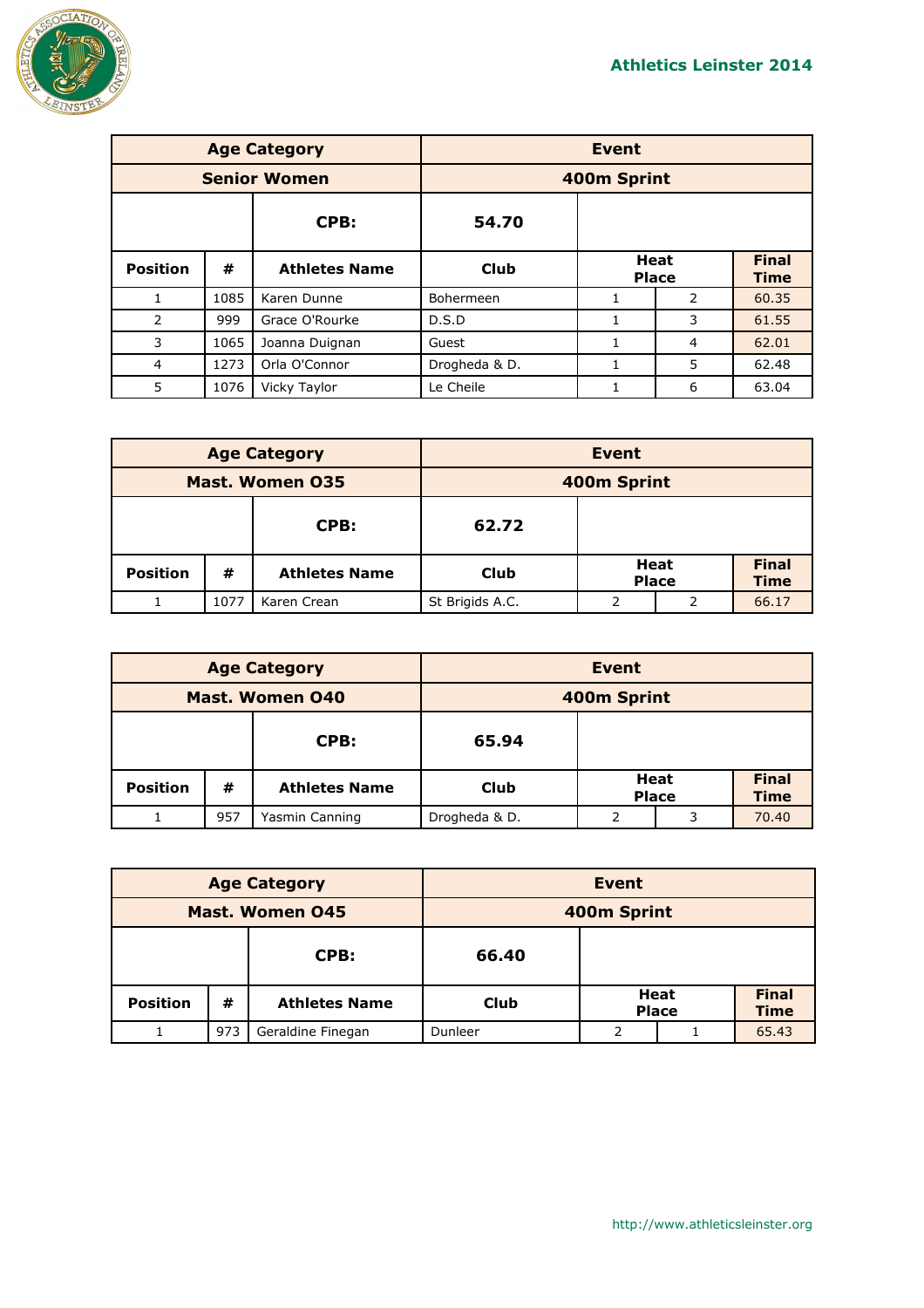

| <b>Age Category</b> |      |                      | <b>Event</b>              |  |                             |                             |
|---------------------|------|----------------------|---------------------------|--|-----------------------------|-----------------------------|
| U23 Men             |      |                      | 400m Sprint               |  |                             |                             |
| 49.90<br>CPB:       |      |                      |                           |  |                             |                             |
| <b>Position</b>     | #    | <b>Athletes Name</b> | <b>Club</b>               |  | <b>Heat</b><br><b>Place</b> | <b>Final</b><br><b>Time</b> |
|                     | 1052 | Sean Donegan         | <b>Tullamore Harriers</b> |  | 3                           | 51.65                       |
| $\mathcal{P}$       | 870  | David Campbell       | Donore Harriers           |  | 7                           | 53.95                       |

|                   |      | <b>Age Category</b>  | <b>Event</b> |                             |   |                             |  |
|-------------------|------|----------------------|--------------|-----------------------------|---|-----------------------------|--|
| <b>Senior Men</b> |      |                      |              | 400m Sprint                 |   |                             |  |
|                   |      | CPB:                 | 47.62        |                             |   |                             |  |
| <b>Position</b>   | #    | <b>Athletes Name</b> | <b>Club</b>  | <b>Heat</b><br><b>Place</b> |   | <b>Final</b><br><b>Time</b> |  |
|                   | 901  | Mervyn Harris        | Mullingar H. | 1                           | 2 | 51.56                       |  |
| $\overline{2}$    | 1062 | Paul Breslin         | Crusaders    | 1                           | 4 | 52.09                       |  |
| 3                 | 895  | Kevin Migge          | Naas AC      | 1                           | 5 | 52.39                       |  |
| g                 | 1091 | Gerard O'Donnell     | Guest        |                             |   | 50.62                       |  |
| g                 | 1064 | Cathal McElgunn      | Guest        |                             | 6 | 52.93                       |  |

| <b>Age Category</b> |     |                      | Event       |                             |  |                             |
|---------------------|-----|----------------------|-------------|-----------------------------|--|-----------------------------|
| Mast. Men 035       |     |                      | 400m Sprint |                             |  |                             |
| CPB:                |     | 55.26                |             |                             |  |                             |
| <b>Position</b>     | #   | <b>Athletes Name</b> | Club        | <b>Heat</b><br><b>Place</b> |  | <b>Final</b><br><b>Time</b> |
|                     | 462 | David Keenan         | Newbridge   |                             |  | 58.16                       |

| <b>Age Category</b> |     | Event                |                 |  |                             |                             |
|---------------------|-----|----------------------|-----------------|--|-----------------------------|-----------------------------|
| Mast. Men 040       |     | 400m Sprint          |                 |  |                             |                             |
| CPB:                |     | 52.52                |                 |  |                             |                             |
| <b>Position</b>     | #   | <b>Athletes Name</b> | Club            |  | <b>Heat</b><br><b>Place</b> | <b>Final</b><br><b>Time</b> |
|                     | 836 | Jeremy Skillington   | Raheny Shamrock |  | 5                           | 59.64                       |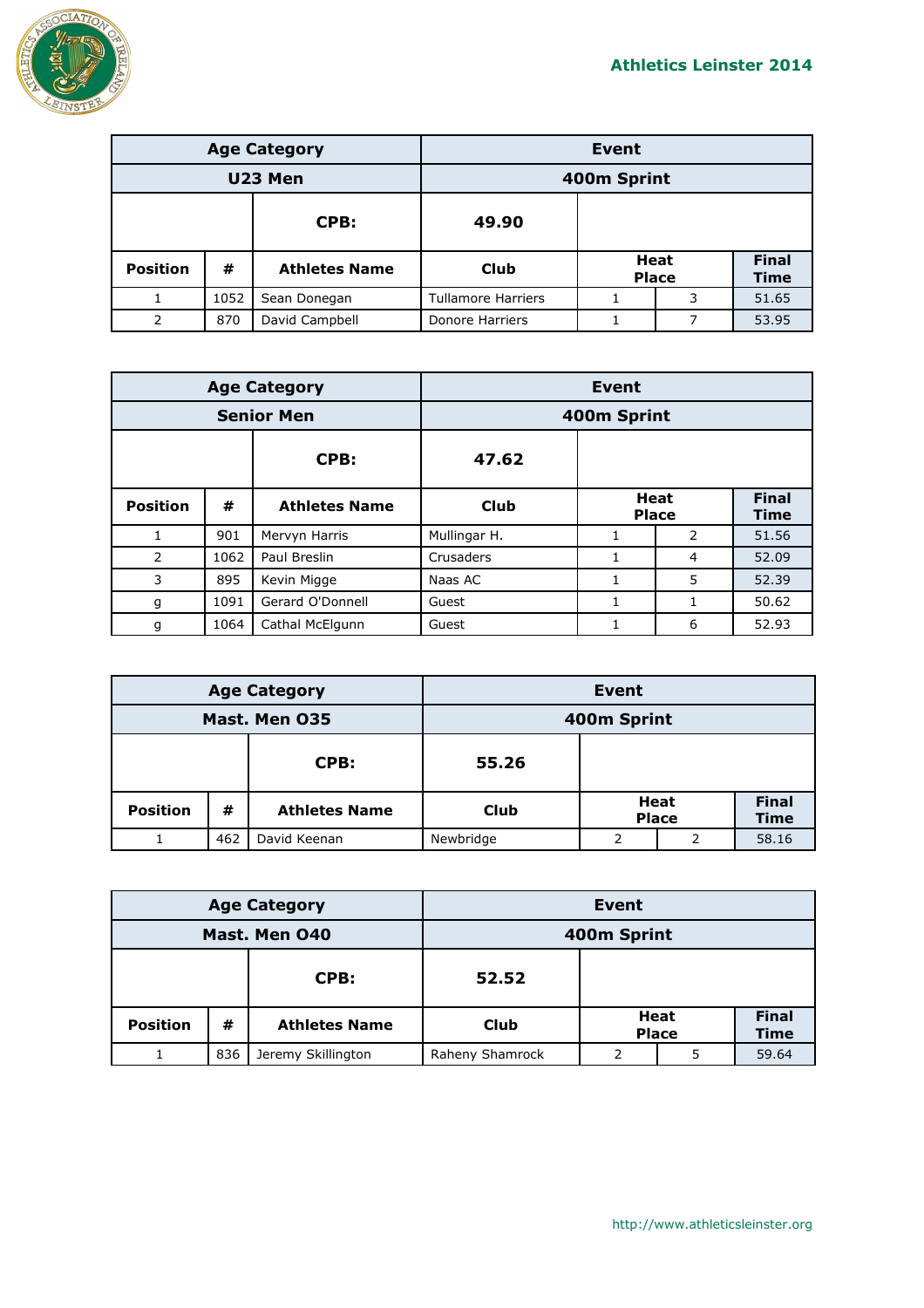

| <b>Age Category</b> |      |                      | <b>Event</b>           |                             |   |                             |
|---------------------|------|----------------------|------------------------|-----------------------------|---|-----------------------------|
| Mast. Men 045       |      |                      |                        | 400m Sprint                 |   |                             |
|                     |      | CPB:                 | 55.12                  |                             |   |                             |
| <b>Position</b>     | #    | <b>Athletes Name</b> | Club                   | <b>Heat</b><br><b>Place</b> |   | <b>Final</b><br><b>Time</b> |
| 1                   | 1022 | Ken Archbold         | St. L. O'Toole         | 2                           | 1 | 57.21                       |
| 2                   | 892  | Tom Gallagher        | Naas AC                | 2                           | 3 | 58.41                       |
| 3                   | 1300 | Sean O' Breen        | Donore Harriers        | 2                           | 4 | 58.83                       |
| $\overline{4}$      | 807  | Gavin Kelly          | <b>United Striders</b> | 2                           | 6 | 60.11                       |
| 5                   | 891  | Cormac O'Donovan     | Naas AC                | 2                           | 7 | 64.96                       |

| <b>Age Category</b>   |      |                      | Event       |                             |               |                             |
|-----------------------|------|----------------------|-------------|-----------------------------|---------------|-----------------------------|
| <b>Master Men 050</b> |      |                      |             | 400m Sprint                 |               |                             |
|                       |      | CPB:                 | 58.31       |                             |               |                             |
| <b>Position</b>       | #    | <b>Athletes Name</b> | <b>Club</b> | <b>Heat</b><br><b>Place</b> |               | <b>Final</b><br><b>Time</b> |
| 1                     | 834  | John Mc Carrick      | D.S.D       | 3                           | $\mathcal{P}$ | 60.72                       |
| 2                     | 986  | Michael Cornyn       | Dunboyne    | 3                           | 3             | 63.05                       |
| 3                     | 1027 | John Fitzsimons      | Kildare A.C | 3                           | 4             | 64.55                       |
| 4                     | 882  | David Keenan         | Ballyfin    | 3                           | 5             | 72.97                       |
| 5                     | 827  | Dave Percival        | Menapians   | 3                           | 6             | 74.44                       |
| g                     | 1296 | Patrick Crossan      | Guest       | 3                           |               | 57.22                       |

| <b>Age Category</b>   |      | <b>Event</b>         |                  |                             |   |                             |
|-----------------------|------|----------------------|------------------|-----------------------------|---|-----------------------------|
| <b>Master Men 055</b> |      |                      | 400m Sprint      |                             |   |                             |
|                       |      | CPB:                 | 63.18            |                             |   |                             |
| <b>Position</b>       | #    | <b>Athletes Name</b> | Club             | <b>Heat</b><br><b>Place</b> |   | <b>Final</b><br><b>Time</b> |
|                       | 803  | Shane Sheridan       | D.S.D            | 4                           |   | 61.19                       |
| 2                     | 1063 | Gerry Halton         | Naas AC          | 4                           | 2 | 65.98                       |
| 3                     | 923  | Terry Clarke         | Rathfarnham WSAF | 4                           | 3 | 67.97                       |
| 4                     | 1001 | Nick Russell         | Sli Cualann      | 4                           | 4 | 69.88                       |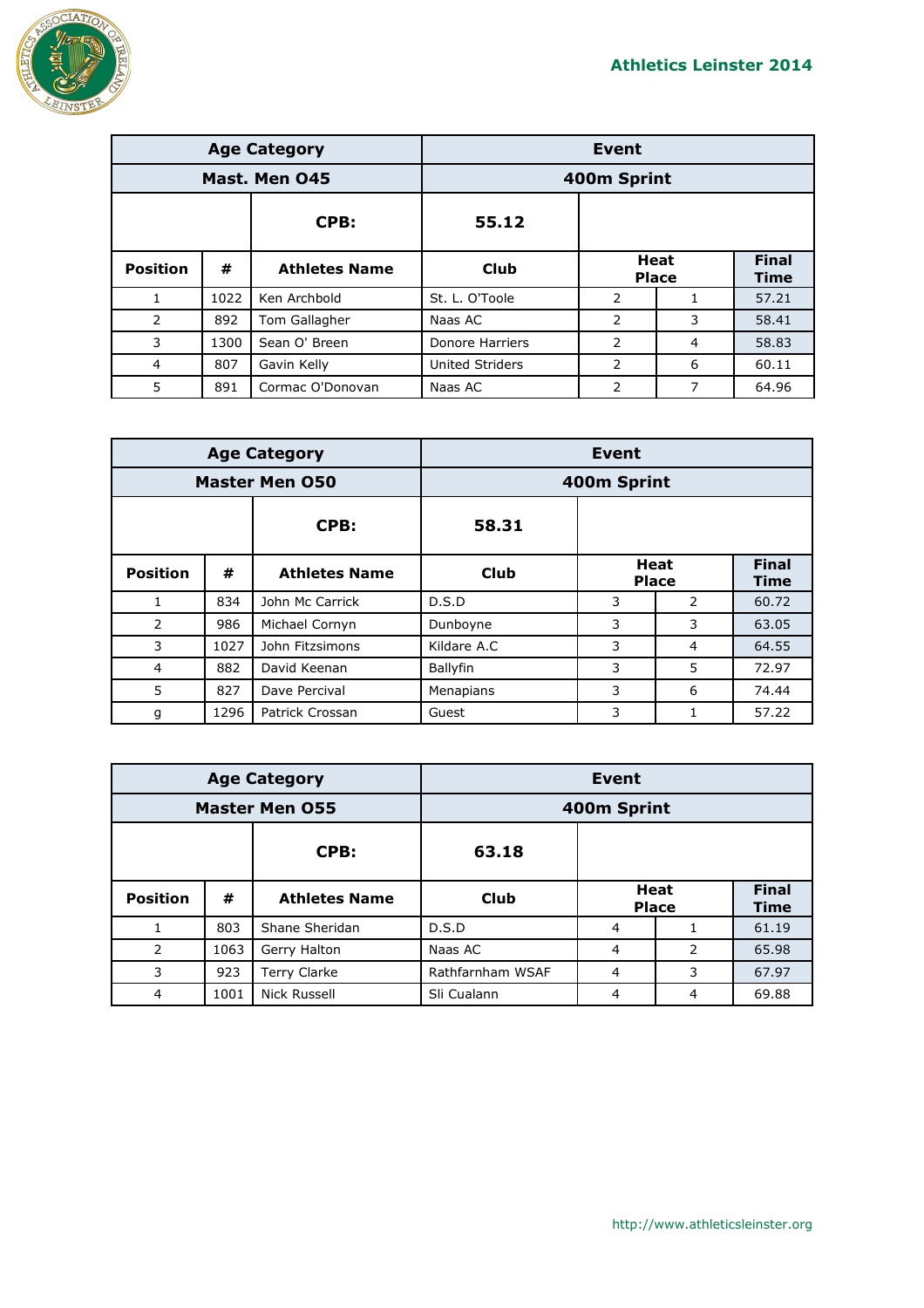

|                       |      | <b>Age Category</b>  | Event            |                      |                |                             |
|-----------------------|------|----------------------|------------------|----------------------|----------------|-----------------------------|
| <b>Master Men 060</b> |      |                      | 400m Sprint      |                      |                |                             |
|                       |      | CPB:                 | 67.71            |                      |                |                             |
| <b>Position</b>       | #    | <b>Athletes Name</b> | Club             | Heat<br><b>Place</b> |                | <b>Final</b><br><b>Time</b> |
| $\mathbf{1}$          | 857  | Mick Priest          | Fr. Murphy       | 5                    | 1.             | 69.22                       |
| 2                     | 1002 | Terry Kavanagh       | Sli Cualann      | 5                    | $\overline{2}$ | 70.03                       |
| 3                     | 1072 | Donal swift          | Blackrock Dublin | 5                    | 3              | 78.78                       |
| 4                     | 854  | Marty Kelly          | Gowran A.C       | 5                    | 4              | 80.42                       |
| 5                     | 1030 | Jim Boland           | Sli Cualann      | 5                    | 5              | 87.19                       |

| <b>Age Category</b> |     |                      | <b>Event</b> |  |                             |                             |
|---------------------|-----|----------------------|--------------|--|-----------------------------|-----------------------------|
| U23 Women           |     |                      | 800m         |  |                             |                             |
| CPB:<br>2.13.40     |     |                      |              |  |                             |                             |
| <b>Position</b>     | #   | <b>Athletes Name</b> | <b>Club</b>  |  | <b>Heat</b><br><b>Place</b> | <b>Final</b><br><b>Time</b> |
|                     | 935 | <b>Emily Milner</b>  | St. Coca's   |  | 3                           | 2.25.33                     |
| っ                   | 938 | Aislinn Hurley       | St. Coca's   |  | 4                           | 2.29.87                     |

| <b>Age Category</b> |      | <b>Event</b>         |               |                             |   |                             |
|---------------------|------|----------------------|---------------|-----------------------------|---|-----------------------------|
| <b>Senior Women</b> |      |                      | 800m          |                             |   |                             |
|                     |      | CPB:                 | 2.07.20       |                             |   |                             |
| <b>Position</b>     | #    | <b>Athletes Name</b> | <b>Club</b>   | <b>Heat</b><br><b>Place</b> |   | <b>Final</b><br><b>Time</b> |
|                     | 1067 | Fiona Kehoe          | Kilmore A C   | 1                           | 1 | 2.15.05                     |
| 2                   | 1273 | Orla O'Connor        | Drogheda & D. |                             | 2 | 2.20.93                     |
| 3                   | 853  | Ann Doyle            | Gowran A.C    |                             | 5 | 2.34.46                     |
| $\overline{4}$      | 830  | Miriam Hill          | Menapians     |                             | 6 | 2.41.22                     |

| <b>Age Category</b>    |      |                      |                 | <b>Event</b> |                             |                             |
|------------------------|------|----------------------|-----------------|--------------|-----------------------------|-----------------------------|
| <b>Mast. Women 035</b> |      |                      |                 | 800m         |                             |                             |
|                        |      | CPB:                 | 2.25.20         |              |                             |                             |
| <b>Position</b>        | #    | <b>Athletes Name</b> | Club            |              | <b>Heat</b><br><b>Place</b> | <b>Final</b><br><b>Time</b> |
|                        | 874  | Niamh Fitzgerald     | Lucan Harriers  | 2            |                             | 2.22.88                     |
| 2                      | 1077 | Karen Crean          | St Brigids A.C. | 2            | 3                           | 2.30.83                     |
| 3                      | 961  | Erin McHugh          | Drogheda & D.   | 2            | 4                           | 2.32.73                     |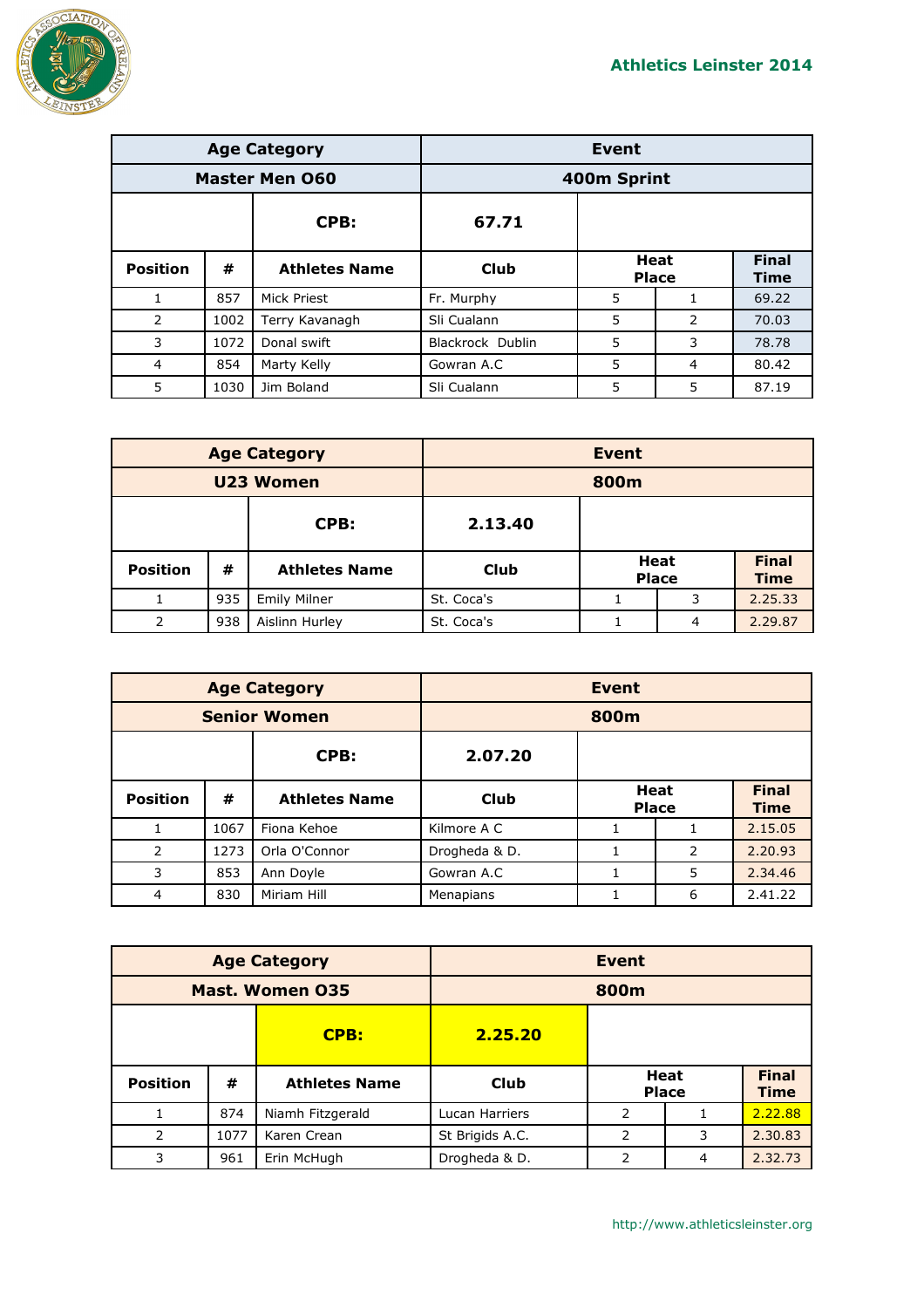

| <b>Age Category</b>    |      |                      | <b>Event</b> |                             |   |                             |
|------------------------|------|----------------------|--------------|-----------------------------|---|-----------------------------|
| <b>Mast. Women 040</b> |      | 800m                 |              |                             |   |                             |
|                        |      | CPB:                 | 2.26.66      |                             |   |                             |
| <b>Position</b>        | #    | <b>Athletes Name</b> | <b>Club</b>  | <b>Heat</b><br><b>Place</b> |   | <b>Final</b><br><b>Time</b> |
| $\mathbf{1}$           | 937  | Glynnis Reidy        | St. Coca's   | 2                           | 2 | 2.28.44                     |
| 2                      | 1291 | Carol Costello       | Sli Cualann  | 2                           | 5 | 2.38.82                     |

| <b>Age Category</b>    |      |                      |              | Event                       |   |                             |
|------------------------|------|----------------------|--------------|-----------------------------|---|-----------------------------|
| <b>Mast. Women 045</b> |      | 800m                 |              |                             |   |                             |
| CPB:                   |      | 2.27.99              |              |                             |   |                             |
| <b>Position</b>        | #    | <b>Athletes Name</b> | <b>Club</b>  | <b>Heat</b><br><b>Place</b> |   | <b>Final</b><br><b>Time</b> |
|                        | 1009 | Ursula Byrne         | Dunshaughlin | ∍                           | 6 | 2.45.86                     |

| <b>Age Category</b>     |     | <b>Event</b>         |               |                      |  |                             |
|-------------------------|-----|----------------------|---------------|----------------------|--|-----------------------------|
| <b>Master Women 055</b> |     | 800m                 |               |                      |  |                             |
| CPB:                    |     | 3.01.29              |               |                      |  |                             |
| <b>Position</b>         | #   | <b>Athletes Name</b> | <b>Club</b>   | Heat<br><b>Place</b> |  | <b>Final</b><br><b>Time</b> |
|                         | 950 | Nuala Reilly         | Drogheda & D. | ∍                    |  | 3.09.94                     |

| <b>Age Category</b> |     | <b>Event</b>         |                  |                             |   |                             |
|---------------------|-----|----------------------|------------------|-----------------------------|---|-----------------------------|
| U23 Men             |     | 800m                 |                  |                             |   |                             |
|                     |     | CPB:                 | 1.53.83          |                             |   |                             |
| <b>Position</b>     | #   | <b>Athletes Name</b> | <b>Club</b>      | <b>Heat</b><br><b>Place</b> |   | <b>Final</b><br><b>Time</b> |
|                     | 926 | Laurence Boran       | Rathfarnham WSAF |                             | 3 | 2.03.29                     |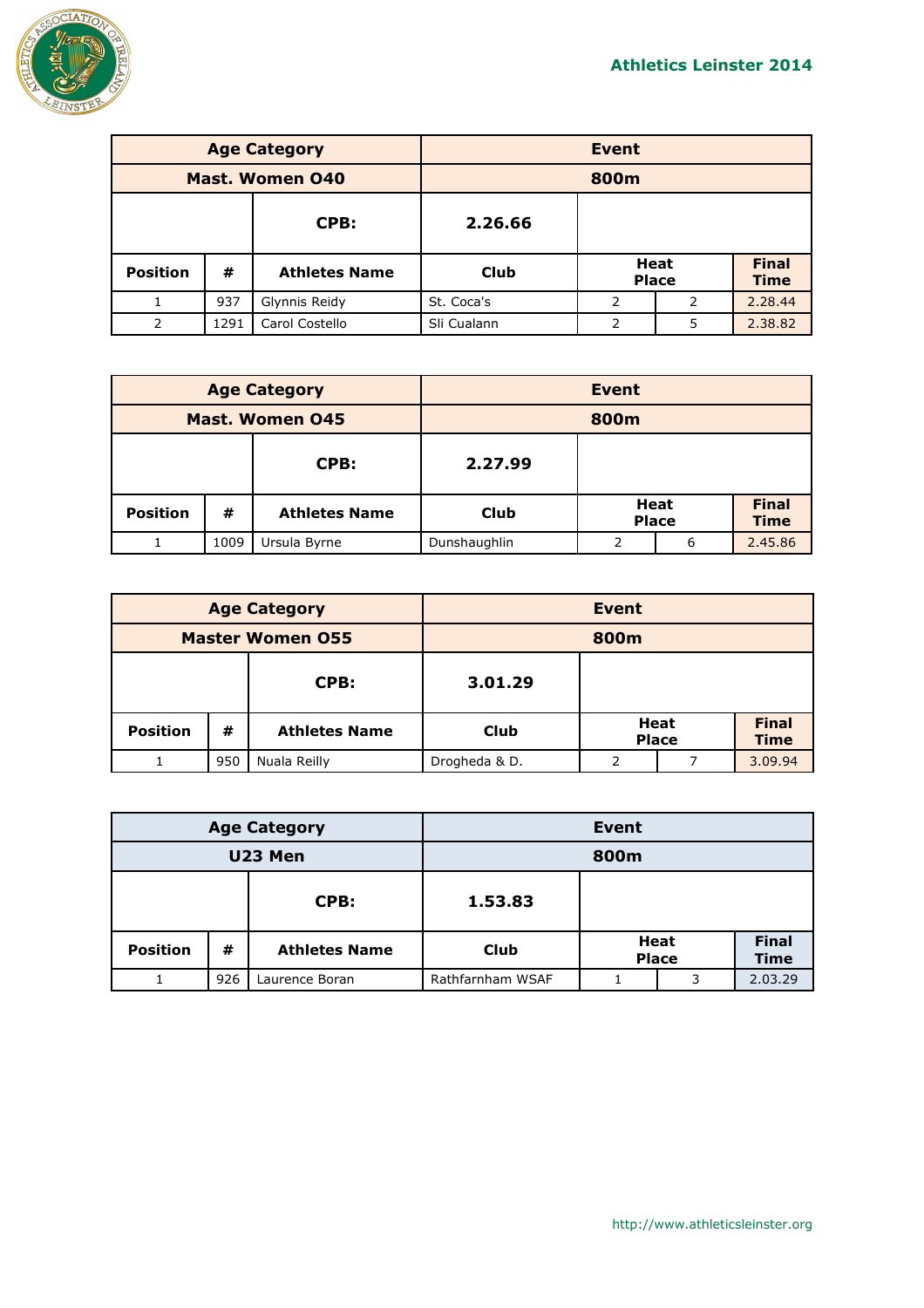

| <b>Age Category</b> |      |                      | <b>Event</b>  |                             |   |                             |
|---------------------|------|----------------------|---------------|-----------------------------|---|-----------------------------|
| <b>Senior Men</b>   |      |                      | 800m A        |                             |   |                             |
|                     |      | CPB:                 | 1.54.40       |                             |   |                             |
| <b>Position</b>     | #    | <b>Athletes Name</b> | Club          | <b>Heat</b><br><b>Place</b> |   | <b>Final</b><br><b>Time</b> |
| $\mathbf{1}$        | 1083 | James Moore          | St Abbans     | 1                           | 1 | 2.00.67                     |
| 2                   | 946  | Mark O'Shea          | Drogheda & D. | 1                           | 2 | 2.02.09                     |
| 3                   | 982  | Morgan McDonagh      | Dunboyne      | 1                           | 4 | 2.04.21                     |
| 4                   | 1260 | David Quinn          | Drogheda & D. |                             | 5 | 2.05.77                     |
| 5                   | 1004 | David Coyle          | Sli Cualann   |                             | 6 | 2.09.00                     |

| <b>Age Category</b> |      |                      | Event          |                             |   |                             |
|---------------------|------|----------------------|----------------|-----------------------------|---|-----------------------------|
| <b>Senior Men</b>   |      |                      | 800m B         |                             |   |                             |
|                     |      | CPB:                 | 1.54.40        |                             |   |                             |
| <b>Position</b>     | #    | <b>Athletes Name</b> | <b>Club</b>    | <b>Heat</b><br><b>Place</b> |   | <b>Final</b><br><b>Time</b> |
| 1                   | 1097 | Feidhlim Ó Dubhlaing | Naas AC        | 2                           | 1 | 2.10.03                     |
| 2                   | 908  | Shane Connick        | St. Pauls AC   | 2                           | 2 | 2.10.26                     |
| 3                   | 1231 | Conor Gaffney        | Menapians      | 2                           | 3 | 2.11.30                     |
| $\overline{4}$      | 1018 | Daniel Gillen        | St. L. O'Toole | $\overline{2}$              | 4 | 2.19.18                     |
| 5                   | 963  | Pol O'Murchu         | Drogheda & D.  | 2                           | 5 | 2.36.61                     |

| <b>Age Category</b> |      |                      | Event           |                             |    |                      |
|---------------------|------|----------------------|-----------------|-----------------------------|----|----------------------|
| Mast. Men 035       |      |                      | 800m            |                             |    |                      |
|                     |      | CPB:                 | 2.02.14         |                             |    |                      |
| <b>Position</b>     | #    | <b>Athletes Name</b> | <b>Club</b>     | <b>Heat</b><br><b>Place</b> |    | <b>Final</b><br>Time |
| 1                   | 883  | Emmet Ó Briain       | Donore Harriers | 3                           |    | 2.04.04              |
| 2                   | 944  | Gerry Byrne          | Lucan Harriers  | 3                           | 5  | 2.11.79              |
| 3                   | 851  | Darragh Page         | Kilcoole        | 3                           | 7  | 2.14.93              |
| 4                   | 1006 | <b>Buntu Mlisana</b> | Sli Cualann     | 3                           | 9  | 2.19.35              |
| 5                   | 1297 | Mexel Williams Oshun | St. Benedict's  | 3                           | 10 | 2.39.99              |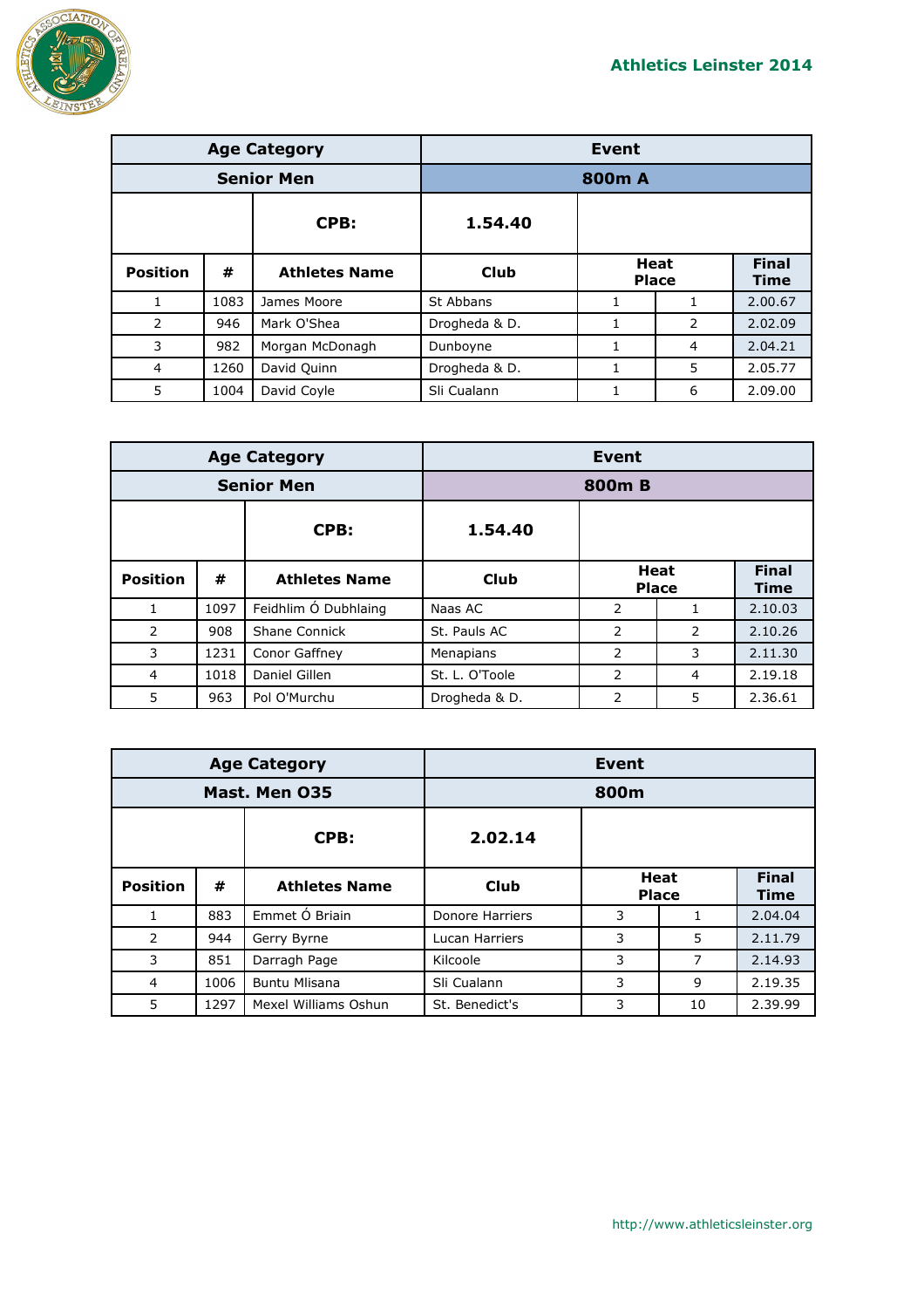

|                 |      | <b>Age Category</b>  | <b>Event</b>    |                             |   |                             |
|-----------------|------|----------------------|-----------------|-----------------------------|---|-----------------------------|
| Mast. Men 040   |      |                      | 800m            |                             |   |                             |
|                 |      | CPB:                 | 2.05.90         |                             |   |                             |
| <b>Position</b> | #    | <b>Athletes Name</b> | Club            | <b>Heat</b><br><b>Place</b> |   | <b>Final</b><br><b>Time</b> |
| $\mathbf{1}$    | 1022 | Ken Archbold         | St. L. O'Toole  | 3                           | 2 | 2.06.33                     |
| 2               | 956  | Niall Donnelly       | Drogheda & D.   | 3                           | 3 | 2.06.87                     |
| 3               | 1029 | Gerard Keating       | Raheny Shamrock | 3                           | 4 | 2.10.81                     |
| 4               | 955  | Enda Collins         | Drogheda & D.   | 3                           | 6 | 2.14.69                     |
| 5               | 948  | Gareth Curran        | Drogheda & D.   | 3                           | 8 | 2.18.19                     |

| <b>Age Category</b> |     | Event                |                        |                      |   |                             |
|---------------------|-----|----------------------|------------------------|----------------------|---|-----------------------------|
| Mast. Men 045       |     |                      | 800m                   |                      |   |                             |
| CPB:                |     | 2.06.27              |                        |                      |   |                             |
| <b>Position</b>     | #   | <b>Athletes Name</b> | <b>Club</b>            | Heat<br><b>Place</b> |   | <b>Final</b><br><b>Time</b> |
|                     | 892 | Tom Gallagher        | Naas AC                | 4                    | 3 | 2.21.40                     |
|                     | 807 | Gavin Kelly          | <b>United Striders</b> | 4                    | 5 | 2.22.86                     |

| <b>Age Category</b>   |      |                      | Event              |                             |   |                             |
|-----------------------|------|----------------------|--------------------|-----------------------------|---|-----------------------------|
| <b>Master Men O50</b> |      |                      |                    | 800m                        |   |                             |
|                       |      | CPB:                 | 2.13.70            |                             |   |                             |
| <b>Position</b>       | #    | <b>Athletes Name</b> | <b>Club</b>        | <b>Heat</b><br><b>Place</b> |   | <b>Final</b><br><b>Time</b> |
|                       | 1053 | Philip O'Doherty     | Clonliffe Harriers | 4                           |   | 2.15.29                     |
| 2                     | 852  | John Baldwin         | Kilcoole           | 4                           | 2 | 2.16.49                     |
| 3                     | 986  | Michael Cornyn       | Dunboyne           | 4                           | 4 | 2.22.04                     |
| $\overline{4}$        | 1027 | John Fitzsimons      | Kildare A.C        | $\overline{4}$              | 6 | 2.25.19                     |
| 5                     | 827  | Dave Percival        | Menapians          | 4                           | 7 | 2.53.12                     |

| <b>Age Category</b>   |     | <b>Event</b>         |                  |                             |  |                             |
|-----------------------|-----|----------------------|------------------|-----------------------------|--|-----------------------------|
| <b>Master Men 055</b> |     | 800m                 |                  |                             |  |                             |
|                       |     | CPB:                 | 2.25.02          |                             |  |                             |
| <b>Position</b>       | #   | <b>Athletes Name</b> | <b>Club</b>      | <b>Heat</b><br><b>Place</b> |  | <b>Final</b><br><b>Time</b> |
|                       | 922 | John McCabe          | Rathfarnham WSAF | 5                           |  | 2.24.36                     |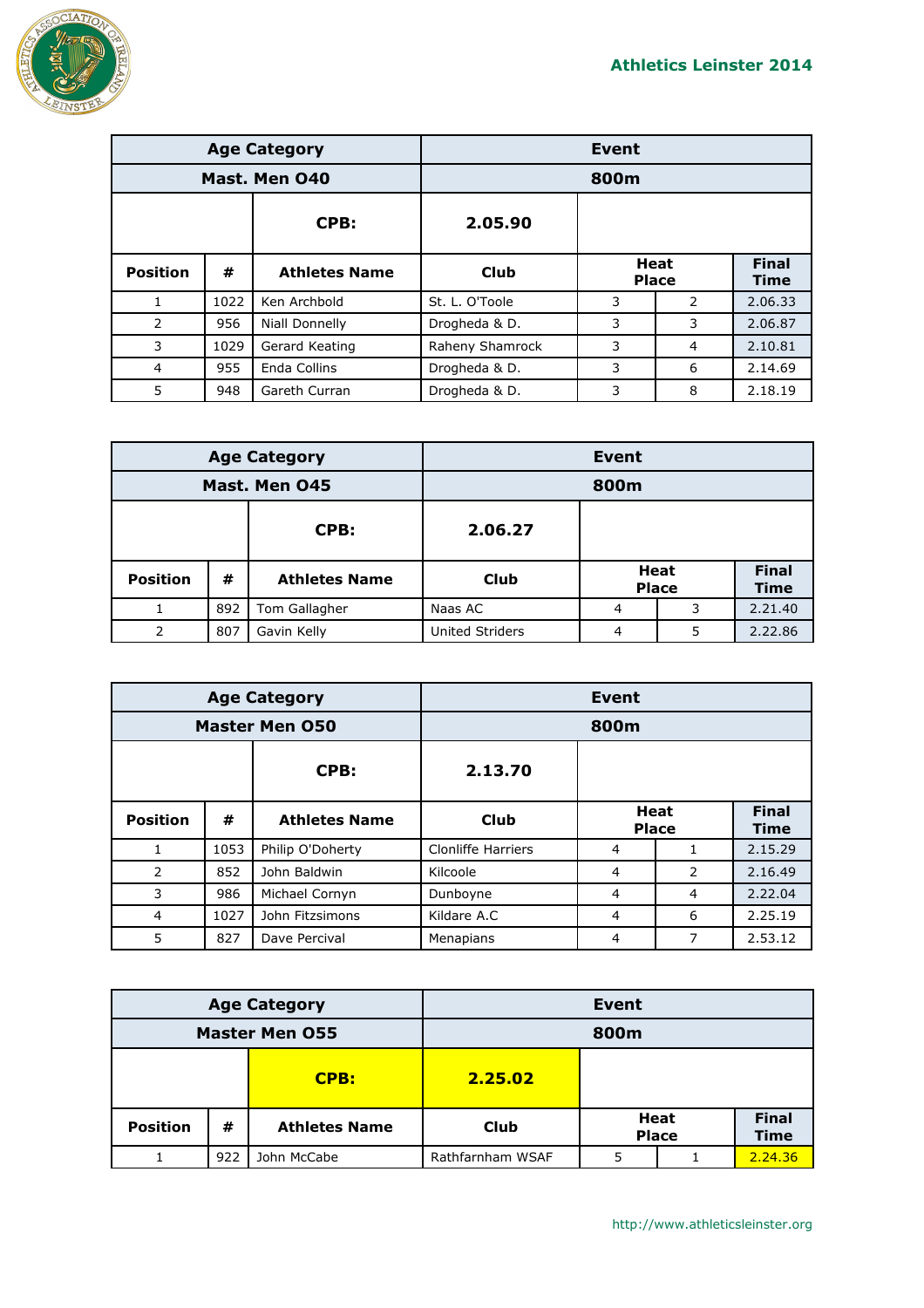

|                       |      | <b>Age Category</b>  | <b>Event</b>              |                             |   |                             |
|-----------------------|------|----------------------|---------------------------|-----------------------------|---|-----------------------------|
| <b>Master Men 060</b> |      |                      | 800m                      |                             |   |                             |
|                       |      | CPB:                 | 2.34.92                   |                             |   |                             |
| <b>Position</b>       | #    | <b>Athletes Name</b> | Club                      | <b>Heat</b><br><b>Place</b> |   | <b>Final</b><br><b>Time</b> |
| $\mathbf{1}$          | 1045 | George Maybury       | <b>Clonliffe Harriers</b> | 5                           | 2 | 2.35.18                     |
| 2                     | 1002 | Terry Kavanagh       | Sli Cualann               | 5                           | 3 | 2.39.01                     |
| 3                     | 962  | Conor Cooney         | Drogheda & D.             | 5                           | 4 | 2.44.05                     |
| 4                     | 857  | Mick Priest          | Fr. Murphy                | 5                           | 5 | 2.50.69                     |
| 5                     | 1030 | Jim Boland           | Sli Cualann               | 5                           | 6 | 3.02.07                     |

| <b>Age Category</b>   |      |                      | <b>Event</b> |                             |  |                             |
|-----------------------|------|----------------------|--------------|-----------------------------|--|-----------------------------|
| <b>Master Men 065</b> |      | 800m                 |              |                             |  |                             |
| CPB:                  |      | 2.45.14              |              |                             |  |                             |
| <b>Position</b>       | #    | <b>Athletes Name</b> | <b>Club</b>  | <b>Heat</b><br><b>Place</b> |  | <b>Final</b><br><b>Time</b> |
|                       | 1100 | Albert Keenan        | Newbridge    | 5                           |  | 3.04.09                     |

| <b>Age Category</b> |     |                      | <b>Event</b> |                      |  |                             |
|---------------------|-----|----------------------|--------------|----------------------|--|-----------------------------|
| U23 Women           |     |                      | 1500m        |                      |  |                             |
| CPB:                |     | 4.39.20              |              |                      |  |                             |
| <b>Position</b>     | #   | <b>Athletes Name</b> | <b>Club</b>  | Heat<br><b>Place</b> |  | <b>Final</b><br><b>Time</b> |
|                     | 934 | Rachael Smyth        | St. Coca's   |                      |  | 4.33.67                     |

| <b>Age Category</b> |      |                      | <b>Event</b> |                             |   |                   |  |
|---------------------|------|----------------------|--------------|-----------------------------|---|-------------------|--|
| <b>Senior Women</b> |      |                      |              | 1500m                       |   |                   |  |
|                     |      | CPB:                 | 4.22.63      |                             |   |                   |  |
| <b>Position</b>     | #    | <b>Athletes Name</b> | <b>Club</b>  | <b>Heat</b><br><b>Place</b> |   | <b>Final Time</b> |  |
|                     | 1067 | Fiona Kehoe          | Kilmore A C  |                             | 2 | 4.39.90           |  |
| $\mathcal{P}$       | 802  | Elizabeth Egan       | <b>Bree</b>  |                             | 4 | 5.17.64           |  |
| 3                   | 1028 | Sinead Leavy         | Le Cheile    |                             | 5 | 5.30.76           |  |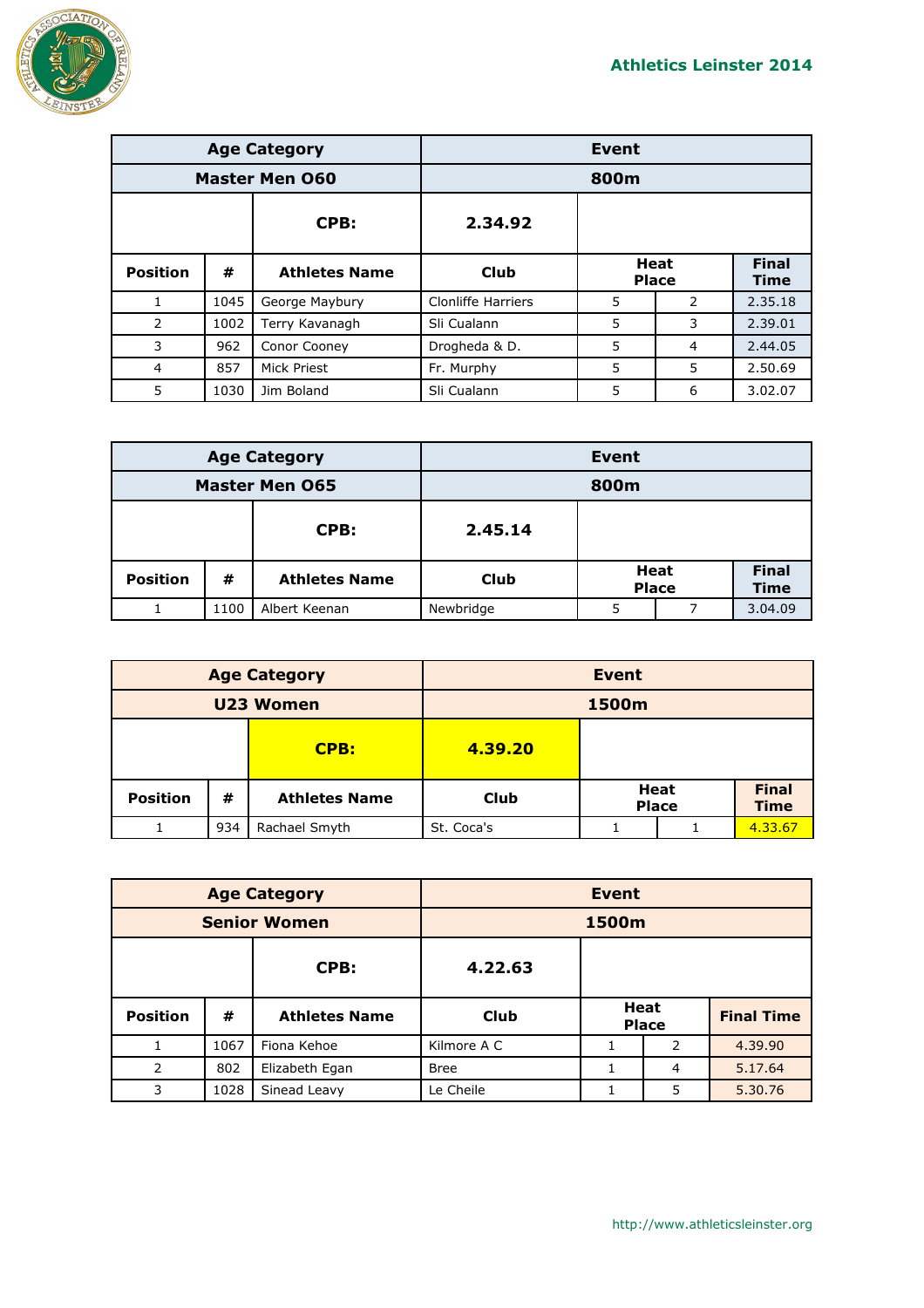

| <b>Age Category</b>    |      |                      | <b>Event</b> |       |                             |                   |  |
|------------------------|------|----------------------|--------------|-------|-----------------------------|-------------------|--|
| <b>Mast. Women 045</b> |      |                      |              | 1500m |                             |                   |  |
|                        |      | <b>CPB:</b>          | 5.09.30      |       |                             |                   |  |
| <b>Position</b>        | #    | <b>Athletes Name</b> | <b>Club</b>  |       | <b>Heat</b><br><b>Place</b> | <b>Final Time</b> |  |
| 1                      | 812  | Maria Griffen        | St.Joesphs   |       | 3                           | 5.06.00           |  |
| 2                      | 1009 | Ursula Byrne         | Dunshaughlin |       | 6                           | 5.35.83           |  |
| 3                      | 831  | Catherine O'Connor   | Menapians    |       | 8                           | 6.19.25           |  |

| <b>Age Category</b>     |     |                      | <b>Event</b>  |                             |  |                             |
|-------------------------|-----|----------------------|---------------|-----------------------------|--|-----------------------------|
| <b>Master Women 055</b> |     |                      | 1500m         |                             |  |                             |
| CPB:                    |     | 5.56.82              |               |                             |  |                             |
| <b>Position</b>         | #   | <b>Athletes Name</b> | <b>Club</b>   | <b>Heat</b><br><b>Place</b> |  | <b>Final</b><br><b>Time</b> |
|                         | 950 | Nuala Reilly         | Drogheda & D. |                             |  | 6.06.44                     |

| <b>Age Category</b> |      |                      | Event        |                             |    |                             |  |
|---------------------|------|----------------------|--------------|-----------------------------|----|-----------------------------|--|
| U23 Men             |      |                      |              | 1500m                       |    |                             |  |
|                     |      | CPB:                 | 3.59.50      |                             |    |                             |  |
| <b>Position</b>     | #    | <b>Athletes Name</b> | <b>Club</b>  | <b>Heat</b><br><b>Place</b> |    | <b>Final</b><br><b>Time</b> |  |
|                     | 979  | Luke Forde           | Dunboyne     | 1                           | 2  | 4.16.32                     |  |
| 2                   | 1046 | Conor Murphy         | Le Cheile    |                             | 5  | 4.25.77                     |  |
| 3                   | 905  | Ian McCormack        | Mullingar H. |                             | 10 | 4.42.94                     |  |

| <b>Age Category</b> |      |                      | Event         |                      |              |                             |  |
|---------------------|------|----------------------|---------------|----------------------|--------------|-----------------------------|--|
| <b>Senior Men</b>   |      |                      |               | 1500m                |              |                             |  |
|                     |      | CPB:                 | 3.51.20       |                      |              |                             |  |
| <b>Position</b>     | #    | <b>Athletes Name</b> | Club          | Heat<br><b>Place</b> |              | <b>Final</b><br><b>Time</b> |  |
| 1                   | 839  | Niall Sheil          | St. Killians  | 1                    | $\mathbf{1}$ | 4.08.91                     |  |
| 2                   | 946  | Mark O'Shea          | Drogheda & D. | $\mathbf{1}$         | 3            | 4.17.89                     |  |
| 3                   | 1004 | David Coyle          | Sli Cualann   | $\mathbf{1}$         | 4            | 4.25.44                     |  |
| 4                   | 982  | Morgan McDonagh      | Dunboyne      | 1                    | 6            | 4.27.78                     |  |
| 5                   | 971  | Patrick Connolly     | Dunleer       | 1                    | 7            | 4.28.31                     |  |
| 6                   | 924  | Eoin Brett           | Newbridge     | $\mathbf{1}$         | 8            | 4.29.33                     |  |
| 7                   | 949  | David Walsh          | Drogheda & D. | 1                    | 9            | 4.40.22                     |  |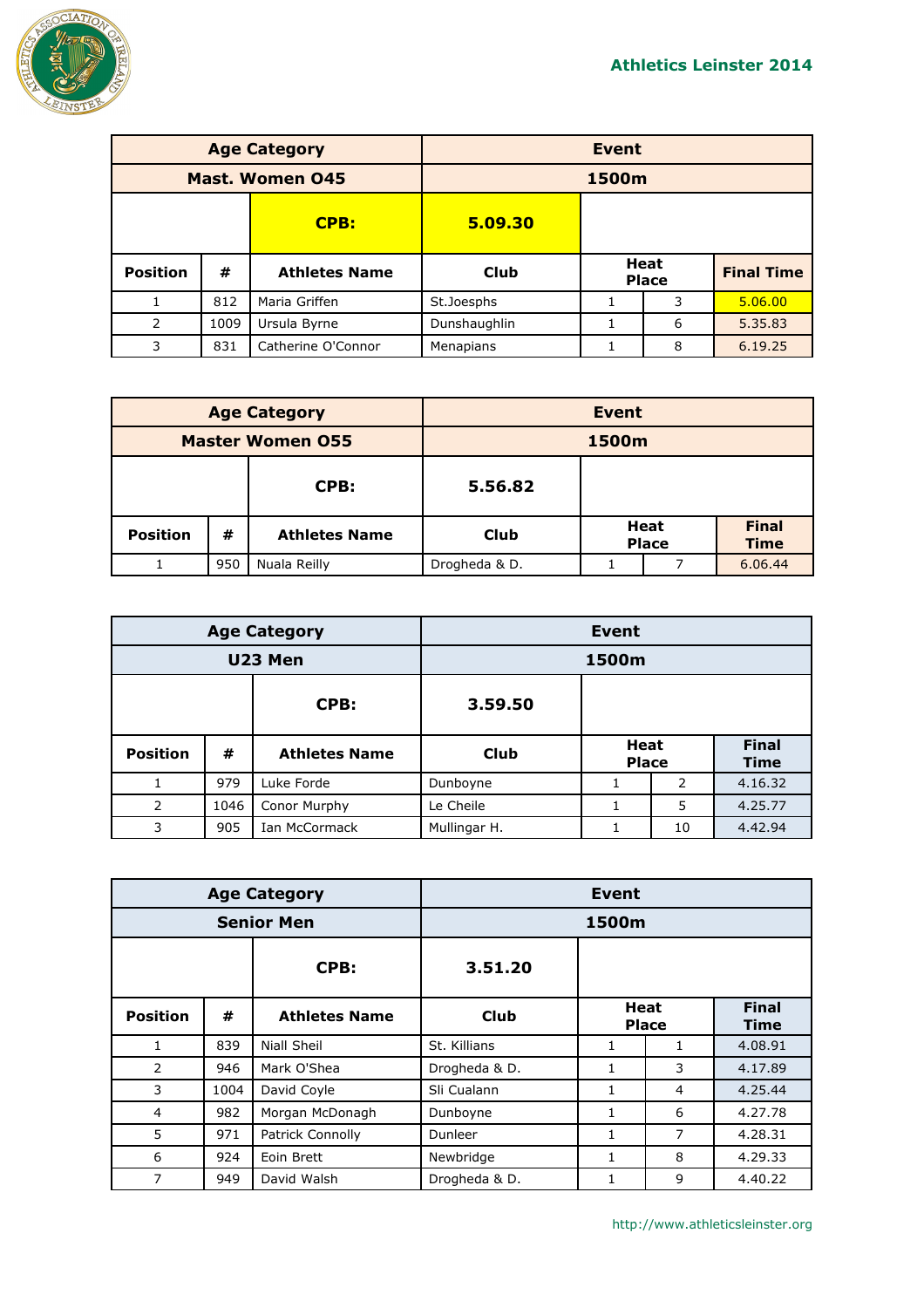

| <b>Age Category</b>      |     |                      |                 | Event          |                      |                      |
|--------------------------|-----|----------------------|-----------------|----------------|----------------------|----------------------|
| Mast. Men 035            |     |                      | 1500m           |                |                      |                      |
| CPB:<br>4.16.76          |     |                      |                 |                |                      |                      |
| <b>Position</b>          | #   | <b>Athletes Name</b> | <b>Club</b>     |                | Heat<br><b>Place</b> | <b>Final</b><br>Time |
|                          | 883 | Emmet Ó Briain       | Donore Harriers | 2              |                      | 4.20.97              |
| $\overline{\phantom{a}}$ | 927 | Paul Archbold        | Newbridge       | 2              | 2                    | 4.21.26              |
| 3                        | 851 | Darragh Page         | Kilcoole        | $\overline{2}$ | 6                    | 4.48.15              |

|                 |     | <b>Age Category</b>    | <b>Event</b>              |                             |   |                             |  |
|-----------------|-----|------------------------|---------------------------|-----------------------------|---|-----------------------------|--|
| Mast. Men 040   |     |                        |                           | 1500m                       |   |                             |  |
|                 |     | CPB:                   | 4.08.40                   |                             |   |                             |  |
| <b>Position</b> | #   | <b>Athletes Name</b>   | Club                      | <b>Heat</b><br><b>Place</b> |   | <b>Final</b><br><b>Time</b> |  |
| $\mathbf{1}$    | 907 | <b>Tony Reilly</b>     | Ballyroan Abbeyleix       | 2                           | 3 | 4.22.15                     |  |
| $\mathcal{P}$   | 956 | Niall Donnelly         | Drogheda & D.             | $\mathcal{P}$               | 4 | 4.31.93                     |  |
| 3               | 955 | Enda Collins           | Drogheda & D.             | $\overline{2}$              | 7 | 4.49.24                     |  |
| $\overline{4}$  | 948 | Gareth Curran          | Drogheda & D.             | 2                           | 8 | 4.49.40                     |  |
| 5               | 976 | <b>Richie Faulkner</b> | <b>Tullamore Harriers</b> | 2                           | 9 | 4.54.25                     |  |

| <b>Age Category</b> |     |                      | Event         |                      |   |                             |
|---------------------|-----|----------------------|---------------|----------------------|---|-----------------------------|
| Mast. Men 045       |     |                      | 1500m         |                      |   |                             |
|                     |     | CPB:                 | 4.2.30        |                      |   |                             |
| <b>Position</b>     | #   | <b>Athletes Name</b> | <b>Club</b>   | Heat<br><b>Place</b> |   | <b>Final</b><br><b>Time</b> |
|                     | 968 | Robert Maher         | Drogheda & D. | ว                    | 5 | 4.42.35                     |

| <b>Age Category</b>   |      |                      | Event               |   |                      |                      |
|-----------------------|------|----------------------|---------------------|---|----------------------|----------------------|
| <b>Master Men 055</b> |      |                      | 1500m               |   |                      |                      |
|                       |      | CPB:                 | 4.45.35             |   |                      |                      |
| <b>Position</b>       | #    | <b>Athletes Name</b> | Club                |   | Heat<br><b>Place</b> | <b>Final</b><br>Time |
|                       | 1025 | Martin Mc Donald     | Ballyroan Abbeyleix | 3 | 2                    | 4.52.46              |
| 2                     | 930  | Tom Cuddy            | Rathfarnham WSAF    | 3 | 4                    | 4.58.39              |
| 3                     | 922  | John McCabe          | Rathfarnham WSAF    | 3 | 6                    | 5.12.55              |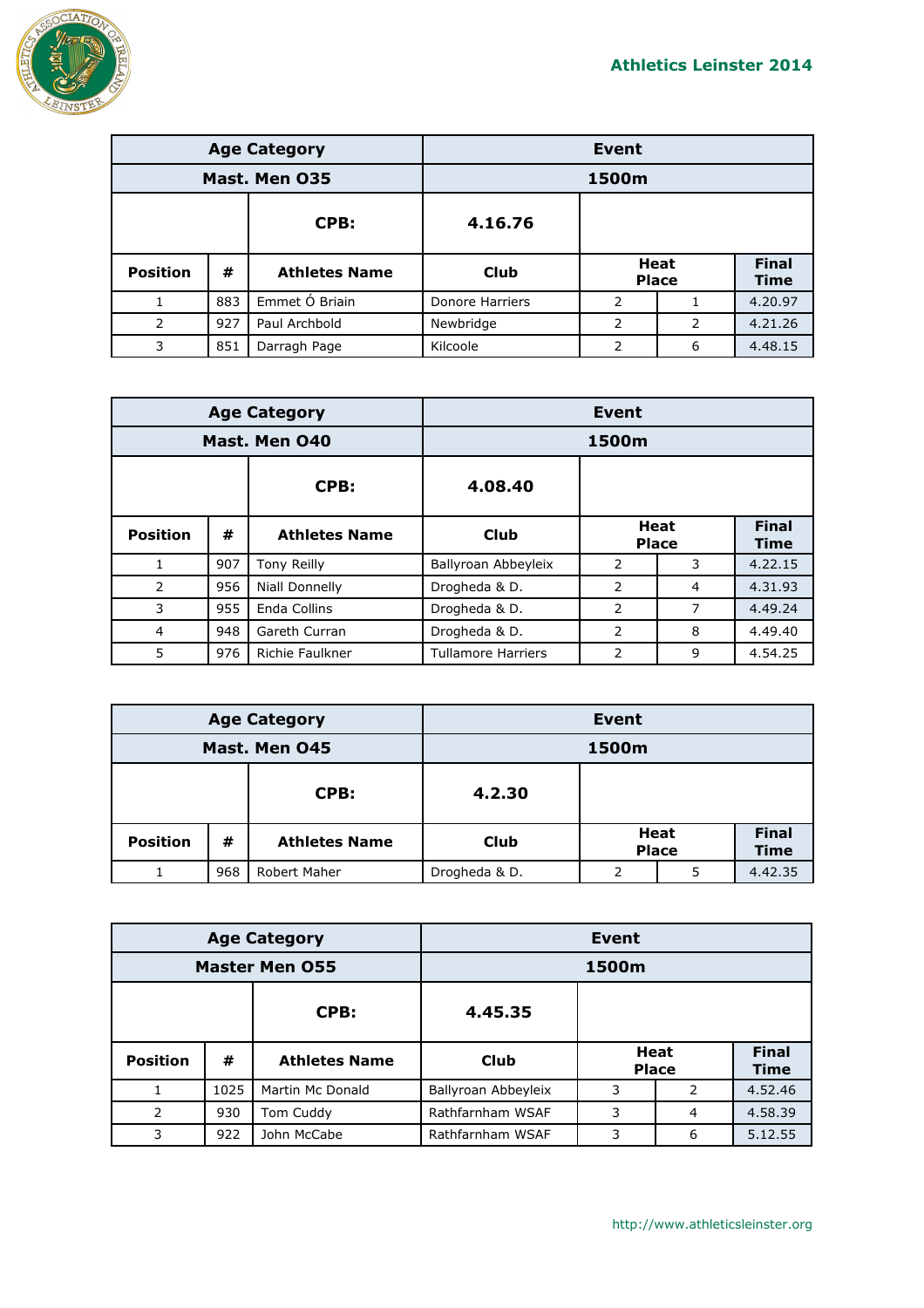

| <b>Age Category</b>   |      |                      | <b>Event</b>  |   |                             |                             |
|-----------------------|------|----------------------|---------------|---|-----------------------------|-----------------------------|
| <b>Master Men O60</b> |      |                      | 1500m         |   |                             |                             |
|                       |      | CPB:                 | 4.55.92       |   |                             |                             |
| <b>Position</b>       | #    | <b>Athletes Name</b> | Club          |   | <b>Heat</b><br><b>Place</b> | <b>Final</b><br><b>Time</b> |
|                       | 962  | Conor Cooney         | Drogheda & D. | 3 | 8                           | 5.44.22                     |
| 2                     | 1030 | Jim Boland           | Sli Cualann   | 3 | 10                          | 6.12.98                     |

| <b>Age Category</b>   |      |                      | <b>Event</b> |                      |   |                             |
|-----------------------|------|----------------------|--------------|----------------------|---|-----------------------------|
| <b>Master Men 065</b> |      | 1500m                |              |                      |   |                             |
| CPB:                  |      | 5.45.54              |              |                      |   |                             |
| <b>Position</b>       | #    | <b>Athletes Name</b> | <b>Club</b>  | Heat<br><b>Place</b> |   | <b>Final</b><br><b>Time</b> |
|                       | 1100 | Albert Keenan        | Newbridge    | 3                    | 9 | 6.02.72                     |

| <b>Age Category</b>   |      |                      | Event       |                             |   |                             |
|-----------------------|------|----------------------|-------------|-----------------------------|---|-----------------------------|
| <b>Master Men 065</b> |      | 1500m                |             |                             |   |                             |
| CPB:                  |      | 5.45.54              |             |                             |   |                             |
| <b>Position</b>       | #    | <b>Athletes Name</b> | <b>Club</b> | <b>Heat</b><br><b>Place</b> |   | <b>Final</b><br><b>Time</b> |
|                       | 1100 | Albert Keenan        | Newbridge   | 3                           | 9 | 6.02.72                     |

| <b>Age Category</b>   |     | <b>Event</b>         |                           |                      |    |                             |
|-----------------------|-----|----------------------|---------------------------|----------------------|----|-----------------------------|
| <b>Master Men 070</b> |     | 1500m                |                           |                      |    |                             |
| CPB:<br>5.47.74       |     |                      |                           |                      |    |                             |
| <b>Position</b>       | #   | <b>Athletes Name</b> | Club                      | Heat<br><b>Place</b> |    | <b>Final</b><br><b>Time</b> |
|                       | 885 | Jim Langan           | <b>Tullamore Harriers</b> | 3                    | 11 | 7.04.62                     |

| <b>Age Category</b> |     | <b>Event</b>         |             |                      |  |                             |
|---------------------|-----|----------------------|-------------|----------------------|--|-----------------------------|
| <b>Senior Women</b> |     | 3000m                |             |                      |  |                             |
| CPB:                |     | 9.21.50              |             |                      |  |                             |
| <b>Position</b>     | #   | <b>Athletes Name</b> | <b>Club</b> | Heat<br><b>Place</b> |  | <b>Final</b><br><b>Time</b> |
|                     | 802 | Elizabeth Egan       | <b>Bree</b> |                      |  | 10.52.6                     |

http://www.athleticsleinster.org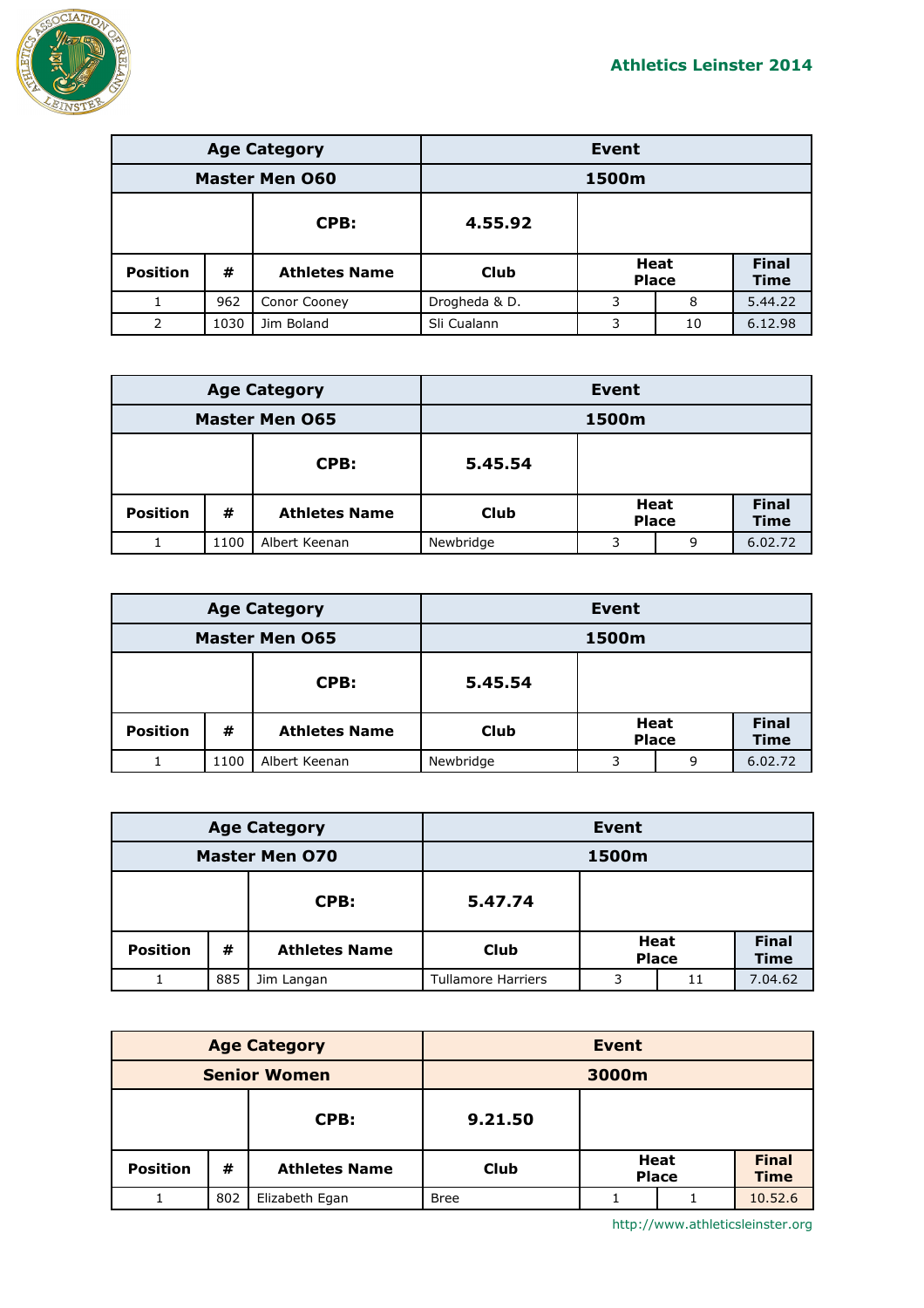

| <b>Age Category</b>    |     |                      | <b>Event</b>  |  |                             |                             |
|------------------------|-----|----------------------|---------------|--|-----------------------------|-----------------------------|
| <b>Mast. Women 035</b> |     | 3000m                |               |  |                             |                             |
|                        |     | CPB:                 | 10.49.90      |  |                             |                             |
| <b>Position</b>        | #   | <b>Athletes Name</b> | Club          |  | <b>Heat</b><br><b>Place</b> | <b>Final</b><br><b>Time</b> |
|                        | 829 | Lorraine MacMahon    | Menapians     |  | 2                           | 12.14.14                    |
| 2                      | 964 | Suzanne McCabe       | Drogheda & D. |  | 7                           | 13.04.43                    |

| <b>Age Category</b> |     |                      | <b>Event</b>  |                      |   |                             |  |
|---------------------|-----|----------------------|---------------|----------------------|---|-----------------------------|--|
| Mast. Women 045     |     |                      |               | 3000m                |   |                             |  |
|                     |     | CPB:                 | 12.52.19      |                      |   |                             |  |
| <b>Position</b>     | #   | <b>Athletes Name</b> | <b>Club</b>   | Heat<br><b>Place</b> |   | <b>Final</b><br><b>Time</b> |  |
|                     | 960 | Barbara Byrne        | Drogheda & D. |                      | 5 | 12.55.56                    |  |
| 2                   | 831 | Catherine O'Connor   | Menapians     |                      | 6 | 13.03.84                    |  |

| <b>Age Category</b>      |      |                      | Event            |  |                             |                             |
|--------------------------|------|----------------------|------------------|--|-----------------------------|-----------------------------|
| <b>Master Men 065</b>    |      |                      | 3000m            |  |                             |                             |
| CPB:<br><b>No Record</b> |      |                      |                  |  |                             |                             |
| <b>Position</b>          | #    | <b>Athletes Name</b> | <b>Club</b>      |  | <b>Heat</b><br><b>Place</b> | <b>Final</b><br><b>Time</b> |
|                          | 932  | Peter McDermott      | Rathfarnham WSAF |  | 3                           | 12.18.24.                   |
| 2                        | 1100 | Albert Keenan        | Newbridge        |  | 4                           | 12.35.62                    |

| <b>Age Category</b>   |     | <b>Event</b>         |                           |                      |   |                             |
|-----------------------|-----|----------------------|---------------------------|----------------------|---|-----------------------------|
| <b>Master Men 070</b> |     | 3000m                |                           |                      |   |                             |
| CPB:                  |     | <b>No Record</b>     |                           |                      |   |                             |
| <b>Position</b>       | #   | <b>Athletes Name</b> | <b>Club</b>               | Heat<br><b>Place</b> |   | <b>Final</b><br><b>Time</b> |
|                       | 885 | Jim Langan           | <b>Tullamore Harriers</b> |                      | 8 | 13.22.24                    |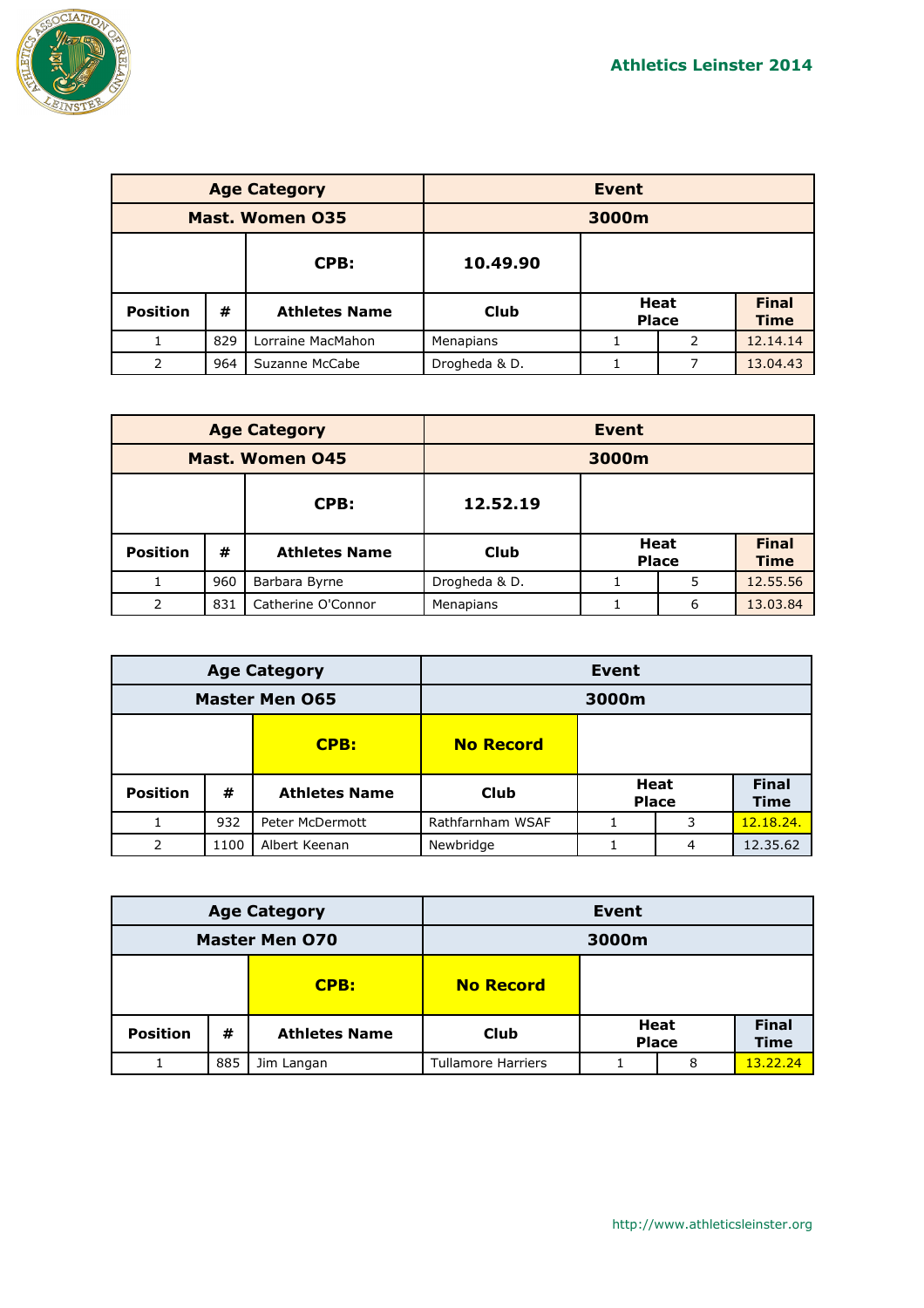

| <b>Age Category</b> |      |                      | Event        |  |                             |                      |
|---------------------|------|----------------------|--------------|--|-----------------------------|----------------------|
| U23 Men             |      |                      | 5000m        |  |                             |                      |
|                     |      | CPB:                 | 15.19.50     |  |                             |                      |
| <b>Position</b>     | #    | <b>Athletes Name</b> | <b>Club</b>  |  | <b>Heat</b><br><b>Place</b> | <b>Final</b><br>Time |
| 1                   | 902  | Jonathan Daly        | Mullingar H. |  | 10                          | 16.53                |
| 2                   | 1290 | Lee Savage           | Menapian     |  | 15                          | 17.49                |

|                   |      | <b>Age Category</b>  | Event            |                      |                |                             |
|-------------------|------|----------------------|------------------|----------------------|----------------|-----------------------------|
| <b>Senior Men</b> |      |                      | 5000m            |                      |                |                             |
|                   |      | CPB:                 | 14.07.90         |                      |                |                             |
| <b>Position</b>   | #    | <b>Athletes Name</b> | Club             | Heat<br><b>Place</b> |                | <b>Final</b><br><b>Time</b> |
| $\mathbf{1}$      | 1099 | <b>Toss Hayes</b>    | <b>KCH</b>       | 1                    | 1              | 15.03                       |
| 2                 | 928  | Louis McCarthy       | Rathfarnham WSAF | 1                    | $\overline{2}$ | 15.18                       |
| 3                 | 1070 | Gerard Forde         | Rathfarnham WSAF | 1                    | 4              | 15.47                       |
| 4                 | 929  | Ciaran Aylward       | Rathfarnham WSAF |                      | 6              | 16.04                       |
| 5                 | 1069 | Cormac Fitzpatrick   | Ballyfin         |                      | 8              | 16.26                       |
| 6                 | 4641 | <b>Brian Furey</b>   | Rathfarnham WSAF | $\mathbf{1}$         | 9              | 16.42                       |
| 7                 | 963  | Pol O'Murchu         | Drogheda & D.    |                      | 19             | 20.34                       |

| <b>Age Category</b> |      |                      | <b>Event</b>    |  |                             |                             |
|---------------------|------|----------------------|-----------------|--|-----------------------------|-----------------------------|
| Mast. Men 035       |      |                      | 5000m           |  |                             |                             |
| CPB:<br>15.15.60    |      |                      |                 |  |                             |                             |
| <b>Position</b>     | #    | <b>Athletes Name</b> | Club            |  | <b>Heat</b><br><b>Place</b> | <b>Final</b><br><b>Time</b> |
|                     | 1283 | Brain Leahy          | Raheny Shamrock |  | 3                           | 15.34                       |
| 2                   | 1094 | Karl Fitzmaurice     | Crusaders       |  |                             | 16.16                       |

| <b>Age Category</b> |     |                      | <b>Event</b> |  |                             |                             |
|---------------------|-----|----------------------|--------------|--|-----------------------------|-----------------------------|
| Mast. Men 040       |     |                      | 5000m        |  |                             |                             |
|                     |     | CPB:                 | 15.35.84     |  |                             |                             |
| <b>Position</b>     | #   | <b>Athletes Name</b> | <b>Club</b>  |  | <b>Heat</b><br><b>Place</b> | <b>Final</b><br><b>Time</b> |
|                     | 974 | Pat Fitzpatrick      | Dunleer      |  | 14                          | 17.34                       |
| 2                   | 848 | P.J Doyle            | Sli Cualann  |  | 23                          | 23.06                       |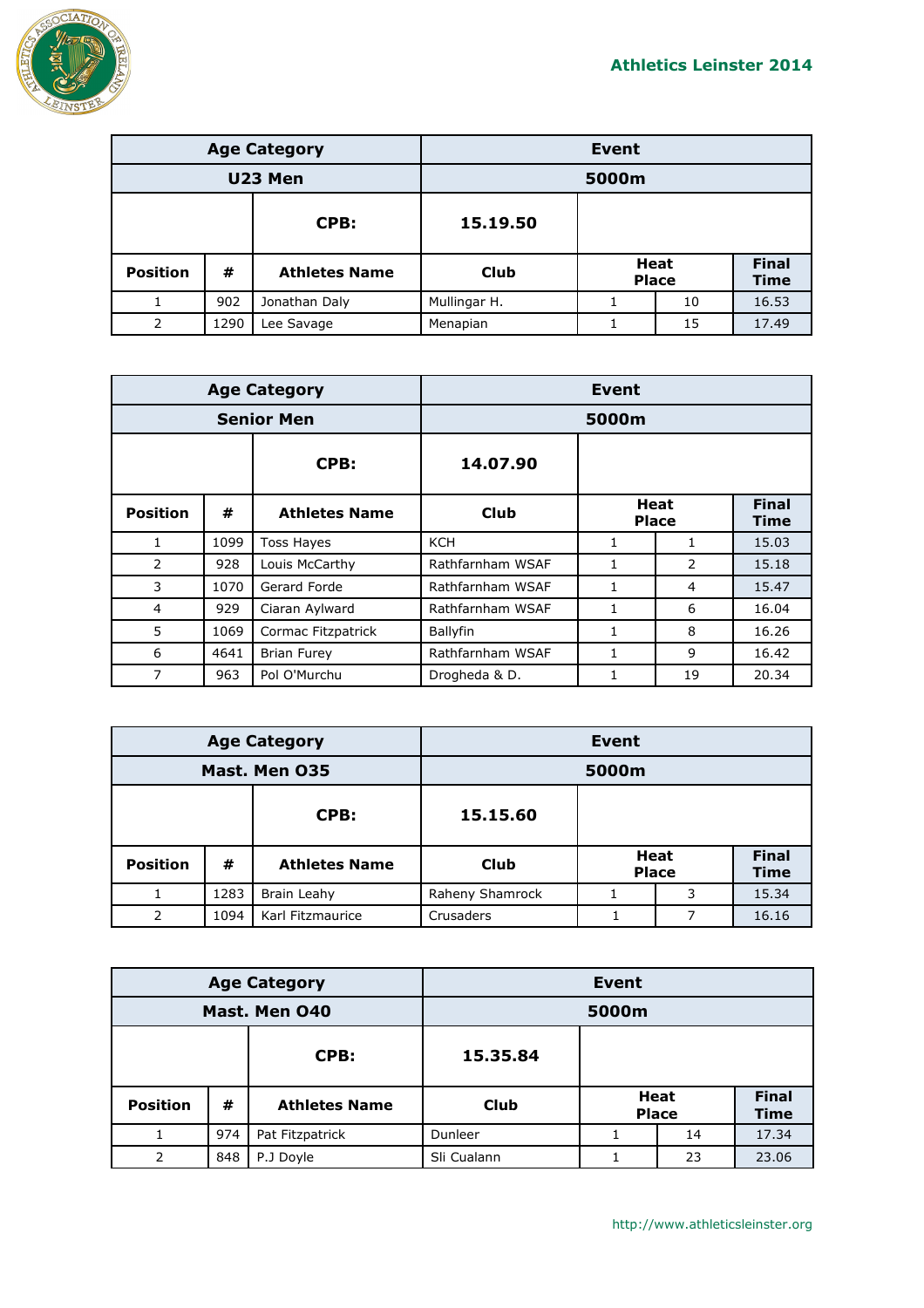

| <b>Age Category</b> |      |                      | Event                     |  |                             |                             |
|---------------------|------|----------------------|---------------------------|--|-----------------------------|-----------------------------|
| Mast. Men 045       |      |                      | 5000m                     |  |                             |                             |
| CPB:                |      | 16.22.77             |                           |  |                             |                             |
| <b>Position</b>     | #    | <b>Athletes Name</b> | Club                      |  | <b>Heat</b><br><b>Place</b> | <b>Final</b><br><b>Time</b> |
|                     | 1050 | Adrian Curley        | <b>Tullamore Harriers</b> |  | 5                           | 15.57                       |
| 2                   | 918  | Alan Phelan          | Ratoath                   |  | 18                          | 20.17                       |

| <b>Age Category</b>   |                  |                      | <b>Event</b> |  |                             |                             |
|-----------------------|------------------|----------------------|--------------|--|-----------------------------|-----------------------------|
| <b>Master Men 050</b> |                  |                      | 5000m        |  |                             |                             |
|                       | 16.59.79<br>CPB: |                      |              |  |                             |                             |
| <b>Position</b>       | #                | <b>Athletes Name</b> | <b>Club</b>  |  | <b>Heat</b><br><b>Place</b> | <b>Final</b><br><b>Time</b> |
|                       | 904              | Eddie Newman         | Mullingar H. |  | 11                          | 17.17                       |
| 2                     | 939              | Larry Kelly          | St. Coca's   |  | 13                          | 17.33                       |
| 3                     | 833              | Paul Kiely           | Le Cheile    |  | 17                          | 19.52                       |

| <b>Age Category</b>     |      |                        | Event                     |  |                      |                             |
|-------------------------|------|------------------------|---------------------------|--|----------------------|-----------------------------|
| <b>Master Men 055</b>   |      |                        | 5000m                     |  |                      |                             |
| <b>CPB:</b><br>18.02.77 |      |                        |                           |  |                      |                             |
| <b>Position</b>         | #    | <b>Athletes Name</b>   | Club                      |  | Heat<br><b>Place</b> | <b>Final</b><br><b>Time</b> |
|                         | 1025 | Martin Mc Donald       | Ballyroan Abbeyleix       |  | 12                   | 17.19                       |
| 2                       | 1073 | Johnny Feery           | <b>Tullamore Harriers</b> |  | 16                   | 18.15                       |
| 3                       | 951  | <b>Barney Flannery</b> | Drogheda & D.             |  | 22                   | 21.54                       |

| <b>Age Category</b>   |      |                      | <b>Event</b> |                             |    |                      |
|-----------------------|------|----------------------|--------------|-----------------------------|----|----------------------|
| <b>Master Men 060</b> |      |                      | 5000m        |                             |    |                      |
|                       |      | CPB:                 | 20.43.21     |                             |    |                      |
| <b>Position</b>       | #    | <b>Athletes Name</b> | <b>Club</b>  | <b>Heat</b><br><b>Place</b> |    | <b>Final</b><br>Time |
|                       | 969  | Brian McGrath        | Le Cheile    |                             | 20 | 21.04                |
| 2                     | 1030 | Jim Boland           | Sli Cualann  |                             | 21 | 21.26                |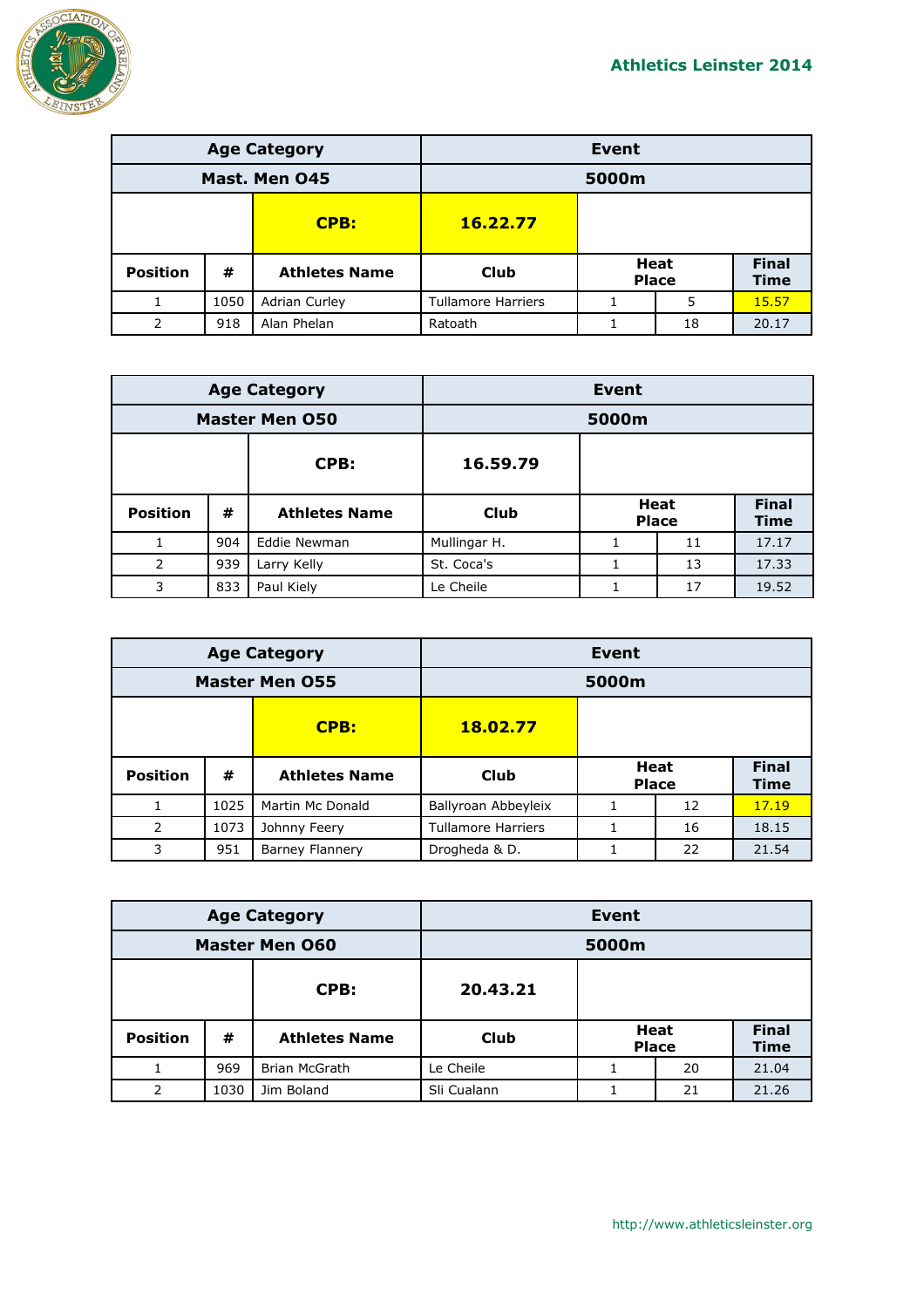

| <b>Age Category</b> |      |                      | <b>Event</b>   |             |              |                             |
|---------------------|------|----------------------|----------------|-------------|--------------|-----------------------------|
| U23 Women           |      |                      | <b>3k Walk</b> |             |              |                             |
| CPB:                |      | 13.55.00             |                |             |              |                             |
| <b>Position</b>     | #    | <b>Athletes Name</b> | <b>Club</b>    | <b>Heat</b> | <b>Place</b> | <b>Final</b><br><b>Time</b> |
|                     | 1074 | Sarah Bourke         | Celbridge      |             |              | 16.40.37                    |

| <b>Age Category</b>    |     |                       | <b>Event</b>     |      |              |                             |
|------------------------|-----|-----------------------|------------------|------|--------------|-----------------------------|
| <b>Mast. Women 040</b> |     |                       | <b>3k Walk</b>   |      |              |                             |
|                        |     | CPB:                  | <b>No Record</b> |      |              |                             |
| <b>Position</b>        | #   | <b>Athletes Name</b>  | <b>Club</b>      | Heat | <b>Place</b> | <b>Final</b><br><b>Time</b> |
|                        | 814 | Maggie Helen O Connor | St.Joesphs       |      | 2            | 16.53.28                    |

| <b>Age Category</b>     |      |                      |                 | <b>Event</b> |              |                             |
|-------------------------|------|----------------------|-----------------|--------------|--------------|-----------------------------|
| <b>Master Women 050</b> |      |                      | <b>3k Walk</b>  |              |              |                             |
| 19.06.24<br>CPB:        |      |                      |                 |              |              |                             |
| <b>Position</b>         | #    | <b>Athletes Name</b> | Club            | Heat         | <b>Place</b> | <b>Final</b><br><b>Time</b> |
|                         | 1066 | Anne Gormley         | Donore Harriers |              | 3            | 20.14.77                    |
| 2                       | 818  | Bríd Hennessy        | St.Joesphs      |              | 4            | 20.22.06                    |

| <b>Age Category</b> |      |                      | <b>Event</b>   |               |              |                      |
|---------------------|------|----------------------|----------------|---------------|--------------|----------------------|
| Mast. Men 045       |      |                      | <b>3k Walk</b> |               |              |                      |
| CPB:                |      |                      | 16.16.26       |               |              |                      |
| <b>Position</b>     | #    | <b>Athletes Name</b> | <b>Club</b>    | Heat          | <b>Place</b> | <b>Final</b><br>Time |
|                     | 811  | John Joe Lawlor      | St.Joesphs     | $\mathcal{P}$ | 2            | 15.34.91             |
| 2                   | 1036 | Michael O'Keeffe     | Thomastown     | 2             | 3            | 16.38.06             |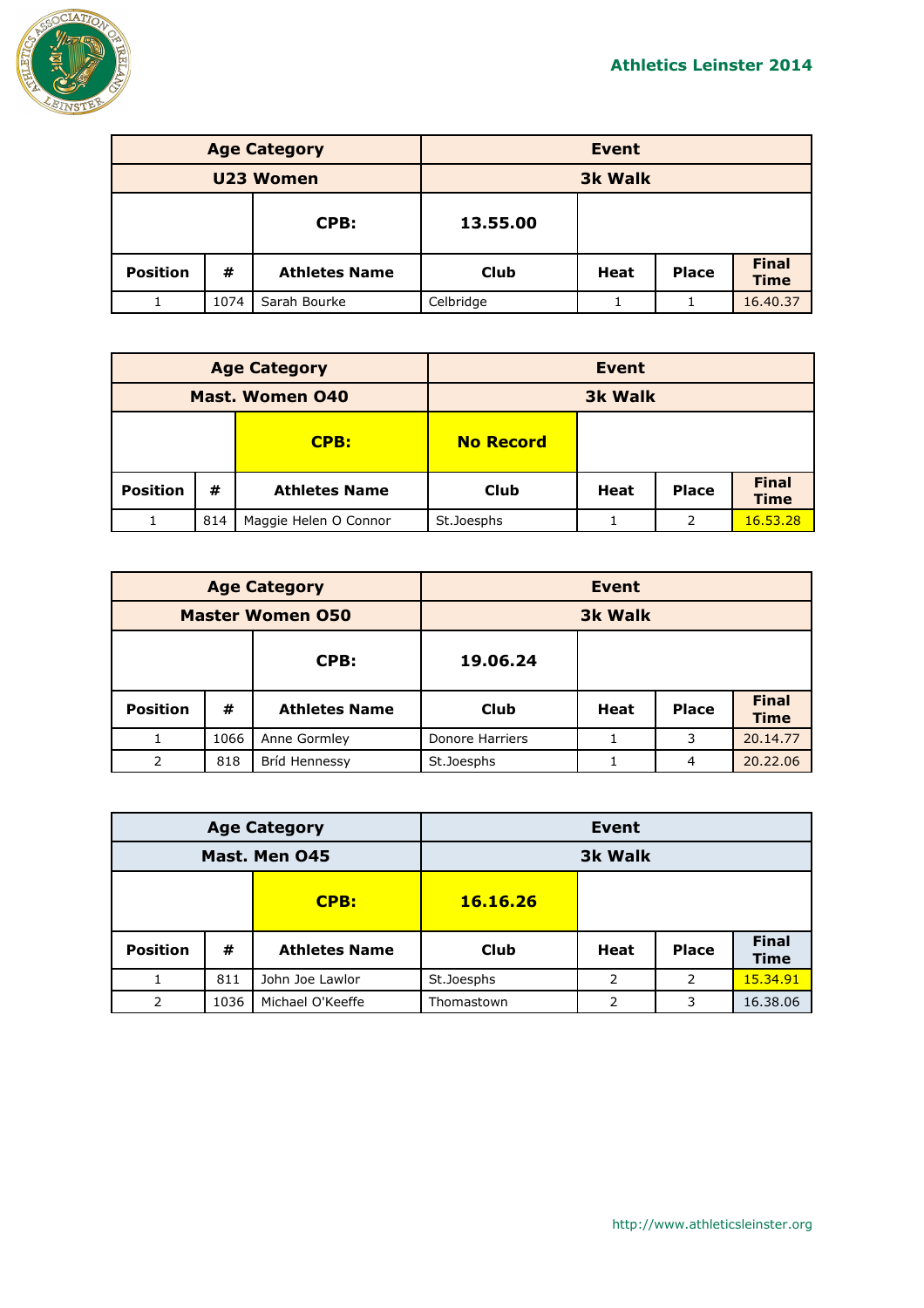

| <b>Age Category</b>   |      |                      | <b>Event</b> |                |              |                             |
|-----------------------|------|----------------------|--------------|----------------|--------------|-----------------------------|
| <b>Master Men O50</b> |      |                      |              | <b>3k Walk</b> |              |                             |
|                       |      | CPB:                 | 16.33.50     |                |              |                             |
| <b>Position</b>       | #    | <b>Athletes Name</b> | <b>Club</b>  | Heat           | <b>Place</b> | <b>Final</b><br><b>Time</b> |
| g                     | 1031 | Pat Murphy           | Guest        |                |              | 14.44.31                    |

| <b>Age Category</b>   |      |                      | <b>Event</b>   |      |              |                             |
|-----------------------|------|----------------------|----------------|------|--------------|-----------------------------|
| <b>Master Men 065</b> |      |                      | <b>3k Walk</b> |      |              |                             |
| CPB:                  |      | 14.37.80             |                |      |              |                             |
| <b>Position</b>       | #    | <b>Athletes Name</b> | <b>Club</b>    | Heat | <b>Place</b> | <b>Final</b><br><b>Time</b> |
|                       | 1007 | Sean McMulin         | Mullingar H.   |      |              | 17.06.98                    |

| <b>Age Category</b> |     |                      | <b>Event</b>   |                      |  |                             |
|---------------------|-----|----------------------|----------------|----------------------|--|-----------------------------|
| <b>Senior Men</b>   |     |                      | <b>5k Walk</b> |                      |  |                             |
|                     |     | CPB:                 | 20.04.29       |                      |  |                             |
| <b>Position</b>     | #   | <b>Athletes Name</b> | <b>Club</b>    | Heat<br><b>Place</b> |  | <b>Final</b><br><b>Time</b> |
|                     | 816 | Michael Ryan         | St.Joesphs     |                      |  | 23.19.60                    |

| <b>Age Category</b> |     |                      | <b>Event</b>     |  |  |                             |
|---------------------|-----|----------------------|------------------|--|--|-----------------------------|
| <b>Senior Women</b> |     |                      | 3000m SC         |  |  |                             |
|                     |     | CPB:                 | <b>No Record</b> |  |  |                             |
| <b>Position</b>     | #   | <b>Athletes Name</b> | <b>Club</b>      |  |  | <b>Final</b><br><b>Time</b> |
|                     | 802 | Elizabeth Egan       | <b>Bree</b>      |  |  | 11.24.71                    |

| <b>Age Category</b> |     |                      | <b>Event</b> |                             |               |                             |
|---------------------|-----|----------------------|--------------|-----------------------------|---------------|-----------------------------|
| <b>Senior Men</b>   |     |                      | 3000m SC     |                             |               |                             |
| CPB:                |     |                      | 8.54.30      |                             |               |                             |
| <b>Position</b>     | #   | <b>Athletes Name</b> | <b>Club</b>  | <b>Heat</b><br><b>Place</b> |               | <b>Final</b><br><b>Time</b> |
|                     | 981 | Rory Kavanagh        | Dunboyne     |                             |               | 9.48.86                     |
| $\mathcal{P}$       | 898 | Paddy Kelly          | Mullingar H. |                             | $\mathcal{P}$ | 10.12.00                    |

http://www.athleticsleinster.org